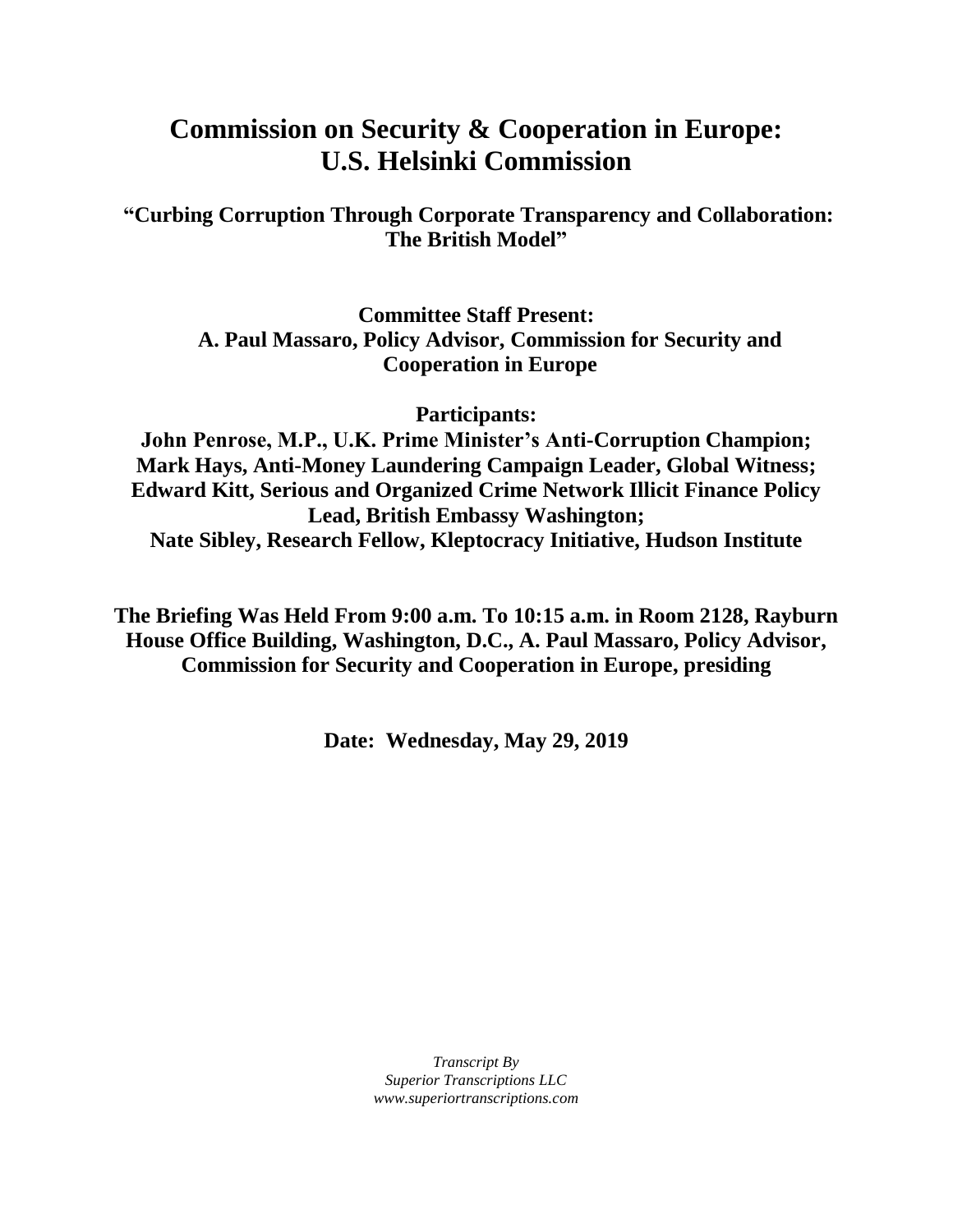MASSARO: All right, let's get this show on the road. Whoa, that's loud. OK. Here we go. All right. So welcome, on behalf of our bipartisan and bicameral leadership, to this briefing of the Helsinki Commission.

The Helsinki Commission is mandated to monitor compliance with international norms and standards in Europe. This includes norms in the military affairs, economic and environmental affairs, and human rights. I cover that second category. I do a lot of work in anticorruption in economics. And I am so honored and pleased to have with us today Minister John Penrose, the prime minister's anticorruption champion, all the way from the United Kingdom.

So I'd like to make a quick administrative announcement that we'll be ending at 10:15. Even if we have remaining questions, even if there are other burning concerns, we are ending sharp at 10:15. So just the briefest of opening remarks.

Globalized corruption is one of the greatest threats facing the United States today. Authoritarian kleptocrats exploit the global financial system to hide their ill-gotten gains on our shores and those of our allies, providing protection for their stolen assets and a vector of influence into our political systems. Once established, these kleptocrats set about hollowing out the rule of law and our institutions to better serve their preferences.

Much remains to be done to close these loopholes that enable this malign activity, but Congress is taking action and the United Kingdom is taking action. We're very excited to hear about what the United Kingdom is doing today.

So with that I'll very shortly introduce Minister Penrose. As discussed, Minister Penrose is the U.K. prime minister's anticorruption champion. He's in charge of coordinating the U.K. response to corruption and implementing the U.K. anticorruption strategy. He's in charge of leading the U.K.'s push to strengthen the international response to corruption, which is what he's doing here and what he'll be doing in Canada right after this. And he's in charge of engaging with external stakeholders. So I guess that's us, right?

So with that, please, Minister Penrose, take us away.

PENROSE: Thank you very much.

Am I OK to stand up? Can everybody hear me if I stand up? OK, I will do that, and that way I present a moving target.

MASSARO: Sorry. Actually, I hate to –

PENROSE: No?

MASSARO: Yeah, I hate to – I hate to interrupt. I think it's just for C-SPAN, I think we got to speak in the mic, right?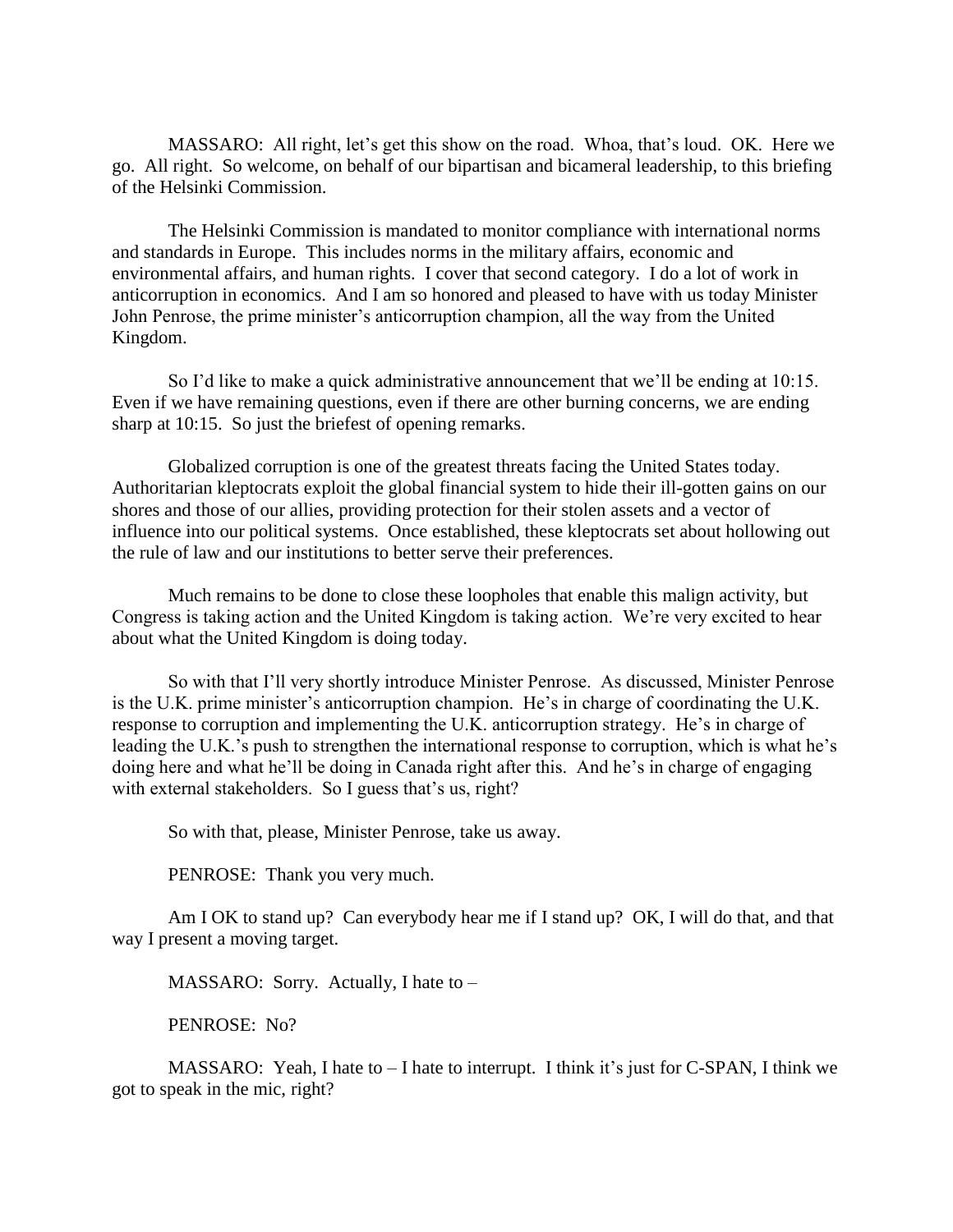PENROSE: Got to speak in the mic?

MASSARO: Yeah. So can you turn it on and maybe stand up? Would that work?

PENROSE: Let's try that.

MASSARO: Talk.

PENROSE: Does that work? Am I – are you getting enough sound on that? Should I keep talking and seeing? Is that enough?

STAFF: That's fine.

PENROSE: Yeah? You sure? Super.

MASSARO: All right. We got it. Thanks.

PENROSE: All right. We got it. Right, marvelous. So I can't present a moving target because I have to stand roughly here, but beyond that we're all set.

Look, firstly, thank you very much for inviting me here this morning. Paul put it beautifully in his introduction just now. We share a common threat. And I'm here because I believe that we can also share a common response to that threat if we get our acts together and if we work together in yet another example of, you know, one of the oldest alliances on the planet, trying to make this work together.

And the reason why we share the threat is very simply that we both, both our countries, play host to two of the largest financial centers on the planet. So whether it's the city of London, whether it's New York, whether or not it's incorporated companies in the state of Delaware, both of our countries are right up there in terms of the leadership and the market share which both countries command.

What does that mean? Well, it means that, as Paul rightly said, there's an enormous amount of money – billions, trillions of dollars – every single day sloshing through the city of London, sloshing through New York. And it only takes a tiny fraction of 1 percent of all that money every day, to be dirty, to be the proceeds of crime, to be put there by organized criminals of one kind or another, whether they are drug kingpins, whether they are gun runners, whether they are foreign state actors trying to undermine our countries' democracies – a tiny amount of that and it creates an enormous reputational risk for our countries. Because be under no illusion, ladies and gentlemen: There is a reputational risk because these people want to create it for us. They want to do it to us.

An awful lot of the criticism that you will hear from populist political movements around the globe, but also from people who want to undermine our rules-based system, is to say you cannot trust these guys. You cannot trust these men and women in Washington, you can't trust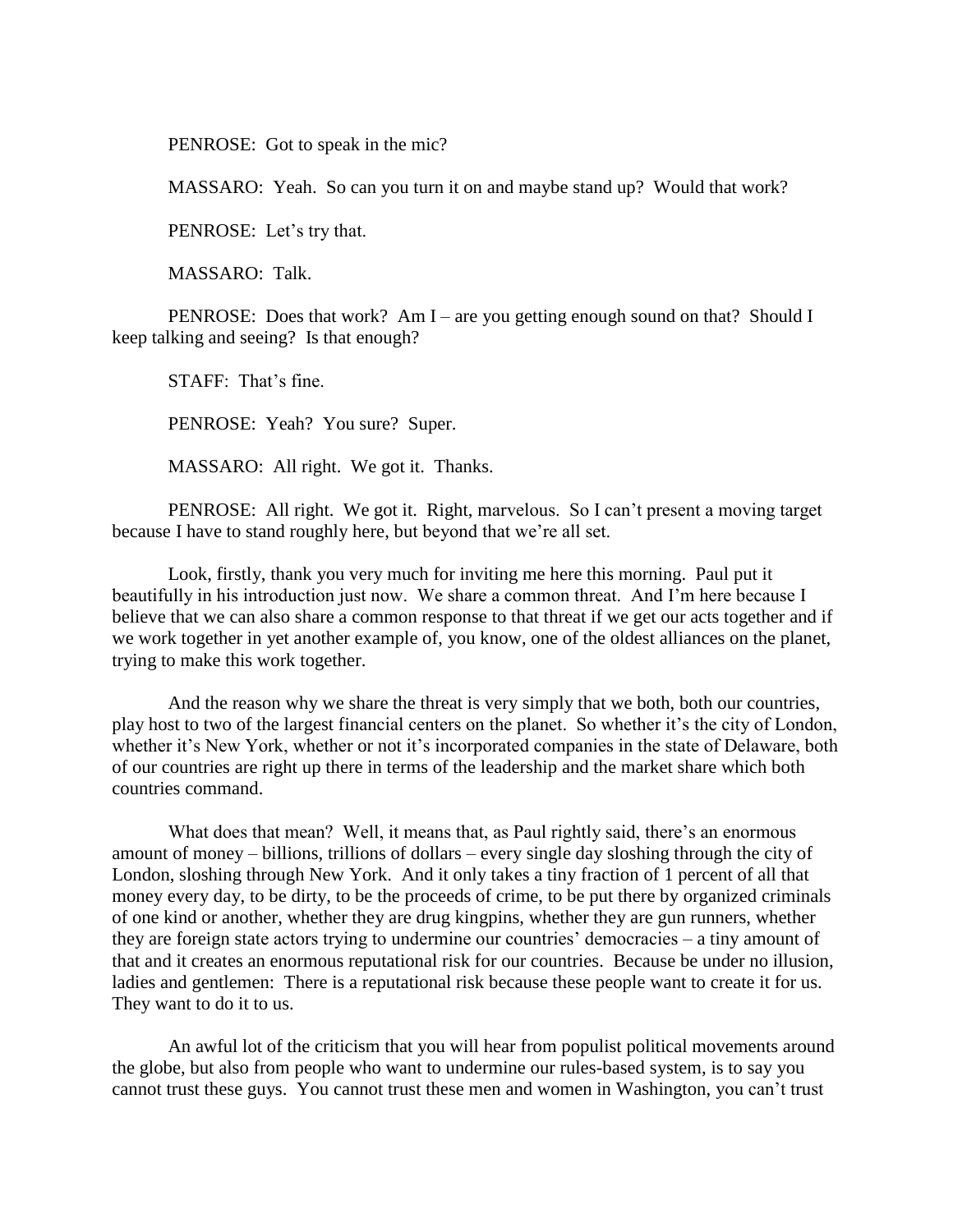them in Westminster, in London, because the entire system is corrupt. The entire system is stacked against ordinary people. And if we let them, they will say – and therefore you don't have to abide by their rules, because their rules are skewed. Their rules are trying to hold down regular folk in the interests of an elite, and therefore the entire system needs to be changed and brought crashing down.

And if, like me, you care about a rules-based system because you care about democracy, and you care about a capitalist democracy in particular, then that rules-based system really matters. And the argument to say this does not fly and it undermines – it is stacked against the ordinary man and woman in the street, that argument is incredibly corrosive. It is powerful and it is dangerous for all of us in both our countries.

And that's why I'm here, is because I believe that if we work together as two of the leading countries with two of the leading financial centers on the planet, then we can fight against this. And with any luck, we can win.

So what can we do? How can we fight against this? Well, there are lots of different things that need to be done, everything from better and stronger – I'm losing –

MASSARO: You're all good.

PENROSE: Losing my nametag.

Everything from better or stronger responses from law-enforcement officials through to better exchange of financial information and sharing of intelligence between both investigative agencies here in the States and in the U.K., but across the Atlantic as well.

All of those things matter. But they aren't enough on their own, because if you talk to law enforcement inspectors and investigators, they will say we – that all works for us up to a point, but sooner or later these drug kingpins, these gun runners, these organized criminals, they've got smart lawyers. They've got smart accountants. And they move money all the way around the world. They bounce money from one jurisdiction to another to another. And they have nested companies and trusts and foundations right the way around the world. And when we try to follow the money, we're fine until we get to a secrecy jurisdiction. And when we get to a secrecy jurisdiction, or at least one that just doesn't have the information in a convenient or accessible fashion, then we hit a brick wall, they say, and it's incredibly frustrating. We can get no further, and that means that we cannot bring the people to justice who richly deserve it. And it isn't just a question of putting people behind bars, although that's great, of course; it's also a question of going after the assets which have been bought with the dirty money.

In my country, if you go to parts of London, equally in this country I'm told anecdotally, you go to some American cities and you find people who are swanning around living incredibly bling lifestyles, living in multi-zillion-dollar apartments which they have bought with dirty money. Sooner or later, people who are trying to do the right thing – people who are trying to live honest lives, people who are trying to follow the rules-based system which we have all created in order to ensure order and a sensible capitalist economy – sooner or later they're going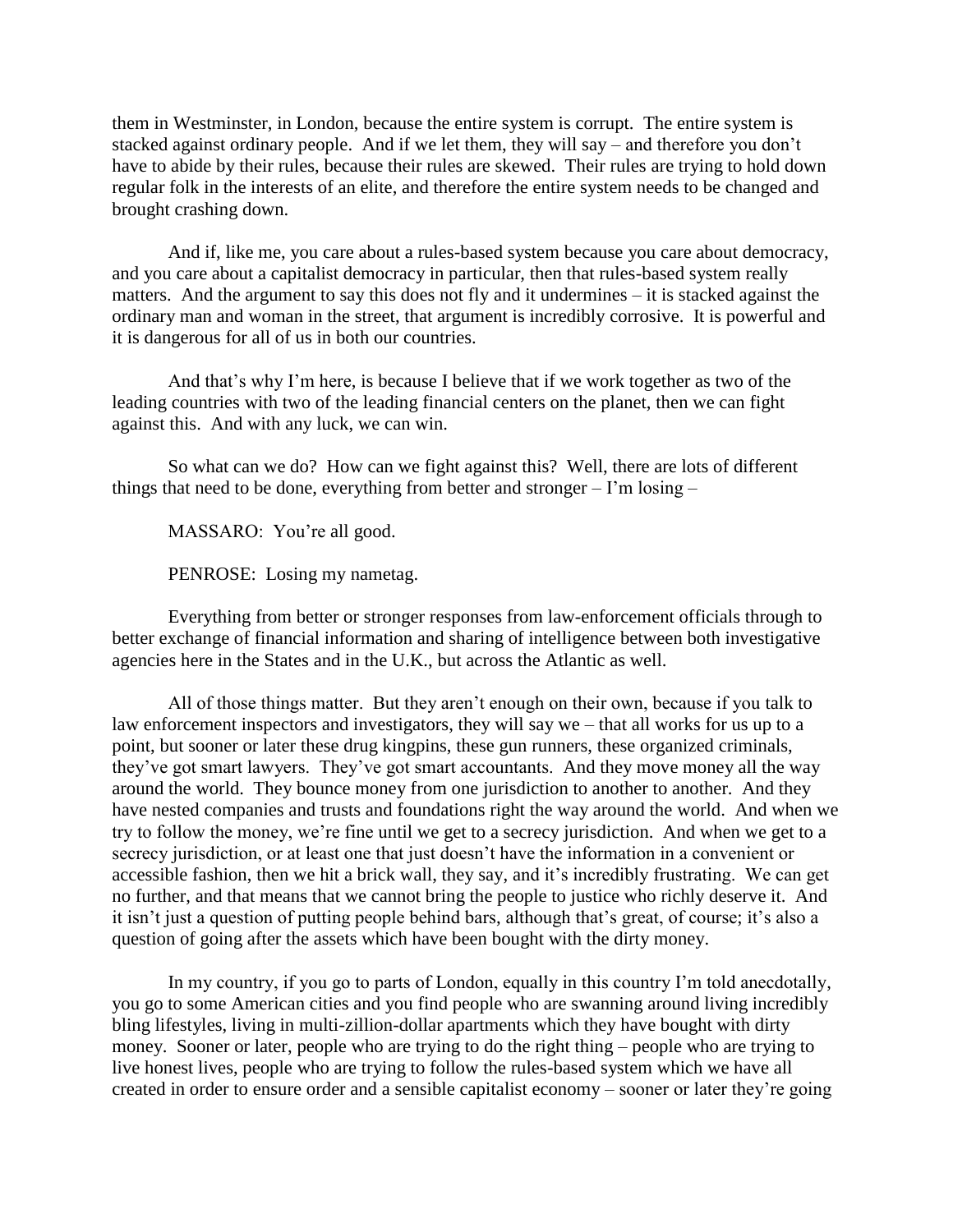to turn around and they're going to say, do you know what? We're following these rules and these guys aren't, and who's doing better? Who is the one driving the Ferrari? Who's the one living in the marvelous, multi-zillion-dollar duplex apartment? Well, it's not me. It's that kleptocrat over there. It's that organized criminal over there. It's that gang boss over there. And we are going to start to lose credibility and we're going to start to lose legitimacy.

And so, therefore, yes, put these people behind bars, but also go after their money. Go after their assets. Hit them where it hurts, in the pocketbook, because that matters enormously. And it shows people that we care and it shows people that we are serious.

How do we do it? Well, as I said, all sorts of things we can do with better enforcement, better sharing of data and information. But ultimately, the way to ensure that you can follow the money is to make sure that the audit trail works. And the way you can do that, and one of the reasons why I'm here and why I'm off to the open-government conference in Ottawa very shortly, later on today, is to talk about something called beneficial ownership registers.

I was saying last night at a very good event it's a lousy piece of branding. We have to find a sexier name for this thing. But ultimately, it may be lousy branding, but it does something very, very important indeed. It establishes that audit trail in whichever country the drug kingpins try to move their money to. And it says, look, we don't need to know everybody who owns every single share in every single company in every single country. That's a level of intrusion into privacy that we don't need to have. But what we do need to know is who controls shell companies. For whose benefit are shell companies being run? And that means you need to know who the main directors are and who the controlling economic actors are. Who owns the majority shares in it? Don't need to know everybody else, but you do need to know who controls the shares in these companies, because if you have a shell company and it's moving money around on behalf of drug kingpins and everybody else, you need to be able to follow that cash. Otherwise you will never to those assets, you will never be able to sequester them, you will never be able to get them back, and you will never be able to show the man and the woman in the street that the system is on their side and not on the side of the kleptocrats and the organized criminals.

So what the U.K. is doing – and we would love it, ladies and gentlemen – the reason why I'm here is we would love it if you guys in the States would be part of this at some level. It would be transformational if the USA, with all its heft and its might and its global leadership, could be part of this.

What we are trying to do in the U.K. is we are trying to set up something which will effectively create a global norm to say let's all have some kind of a register about who owns and controls these companies. We're not asking for the moon. As I said, we don't need to know everybody who owns a piece of every company. We just need to know who the controlling minds and the controlling interests are.

And if, at that point, that is available around the world, and certainly in major centers like the U.K. and in the USA, then we can start to make sure that that audit trail works and there will be no place to hide. We will be shining a spotlight into some of the murkiest corners of our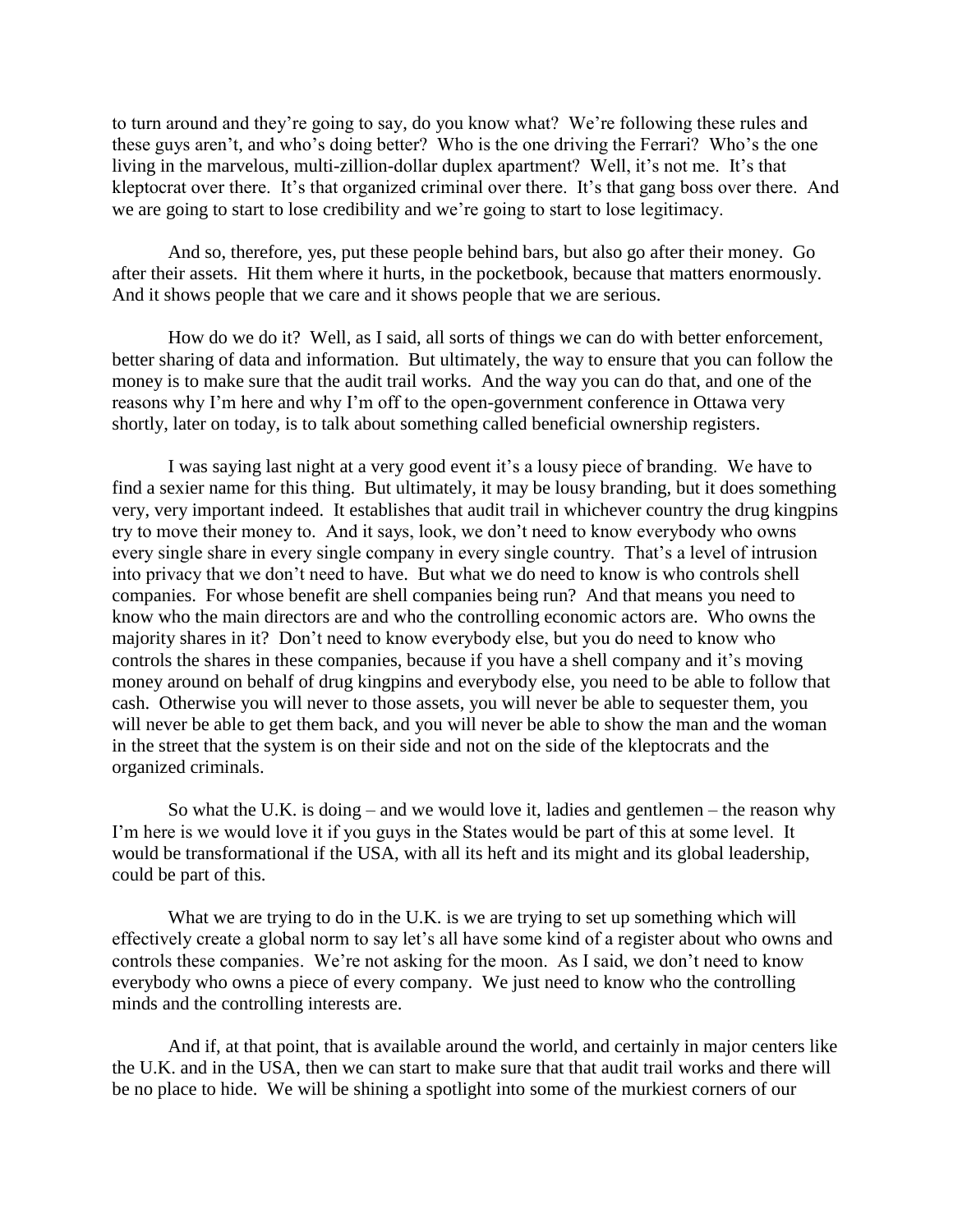planet's financial system, and they will not be able to go anywhere at all and hide their money anywhere. Sunlight is the best disinfectant, as the saying goes.

And so that's what we're trying to do in the U.K. We would – we aren't perfect, incidentally. Nowhere on the planet is perfect yet. This is a fairly new political movement. It is something which has been developing over the last few years and has further to go. So the U.K., I'm not overclaiming for what we can do. We are perhaps in the vanguard here, but we are the tallest pygmy. That's all. There is an enormous amount more which we as a nation and we as a planet need to do in order to deal with what is effectively a global problem, as we all know.

But we would love it if you guys could come with us and be part of this, because the people who will hate us if we do this will be the drug lords, will be the gun runners, will be the kleptocrats and the organized criminals. But the people who will love us, the people who will say this is a great thing – you are starting to drain the swamp, they will say – the people who will love all that will be the victims of corruption, the powerless, the people who are always on the receiving end of, be it grand corruption, be it petty corruption – it doesn't matter if someone is just asking for a small bribe, which may be utterly unaffordable for someone on a low wage, or someone who's the victim of a much larger institutionalized piece of dishonesty.

But ultimately, they are the people who we will be serving. They are the people who will benefit from this kind of measure. And they are the people who won't just thank us in their thousands and thank us in their hundreds of thousands and thank us in their millions; the marvelous thing, ladies and gentlemen, is they will vote for us as well. And I don't care which side of the aisle you are on. That matters. It counts. And in any democracy, it is the route to having a political legacy which anybody can be proud of. So they may not quite erect statues in your name just yet, but it matters, and we can do well by doing good.

So thank you very much for inviting me here. I hope we can persuade the USA and the U.K. to work together on this. This is something which is on the right side of history. It's on the right side of justice. And it is on the right side of everything which everybody who votes in the USA elections will surely, surely want. Thank you very much. (Applause.)

MASSARO: Well, thank you so very much, Minister Penrose, for those deeply meaningful remarks.

I'd like now to invite up our panel. So I'm very excited today to welcome this very distinguished panel. Their full bios are in the folders that you picked up at the – at the entrance. So I'll give some short intros here.

We'll first hear from Ed Kitt, to my right.

(As an aside.) Move that if you like.

Ed is the illicit finance lead at the British Embassy in Washington and the U.S. representative of the United Kingdom's new Serious and Organized Crime Network Initiative.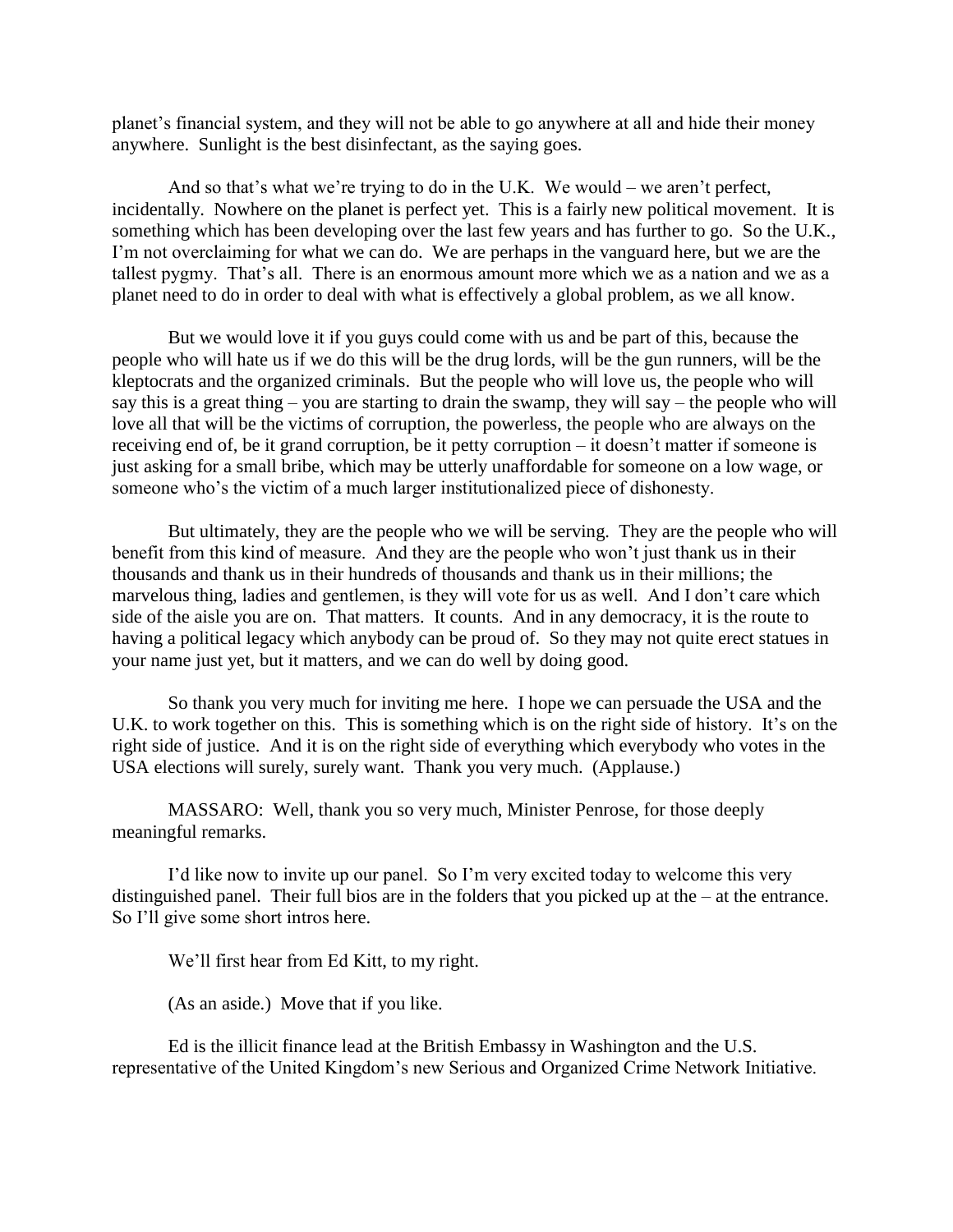He has held many different posts in the United Kingdom's National Crime Agency, and we're extremely grateful to have him with us here today.

Mark Hays will then provide us his insights into the United Kingdom's policies. Mark is a senior advisor at Global Witness, a nonprofit that has done extraordinary work fighting globalized corruption around the world. Mark himself is an anti-money-laundering guru who is an invaluable member of D.C.'s anticorruption community.

And then, finally, we'll hear from Nate Sibley, a research fellow at Hudson Institute's Kleptocracy Initiative and himself a Brit, though not part of the U.K. government. Nate has been published widely, and he and his organization have been a constant voice for curbing authoritarian capital.

On a personal note, I'd like to mention that Nate was also one of the first conversations I had when I started this job in this city, and I will forever be grateful for his early insights.

So, Ed, please, the floor is yours.

KITT: Thank you, Paul. Does the microphone –

MASSARO: Oh, yeah. Got to hit talk there, yeah. Sorry. That's the button "talk" in front of you there.

KITT: Thank you, Paul. I just want to start by saying good morning, everyone. I'd like to express our sincere thanks to the Helsinki Commission for hosting this important event today.

Part of my segment of talking will very much touch on collaboration and dialogue as crucial tools to tackling illicit finance and anticorruption issues. And it's really events like these that are useful in driving this issue forward, so thank you very much for hosting us.

So I'm going to talk briefly and pick up on some of the comments made by the minister on beneficial ownership in the U.K. and what we've done so far. And then I'd like to talk a little bit more around the U.K.'s Joint Money Laundering Intelligence Task Force, or the JMLIT, which has been a really great initiative in the U.K. for enhancing engagement with public- and private-sector partners. The intelligence exchange which the JMLIT has facilitated has been replicated globally and it's a model that we're very proud of. So I'd like to talk a little bit further around that.

The two issues of beneficial ownership and JMLIT are intertwined, and I will touch on why so. But it's fascinating, the interaction with law enforcement and the banking community as being pivotal to anticorruption. And both those issues facilitate such measures.

So let me talk briefly about beneficial ownership in the U.K. The U.K. was the first G-20 country to adopt a public beneficial ownership register in January 2016. The U.K.'s beneficial ownership register has been absolutely fundamental – and I can't emphasize this point enough. It's been fundamental in increasing collaboration between law enforcement and private-sector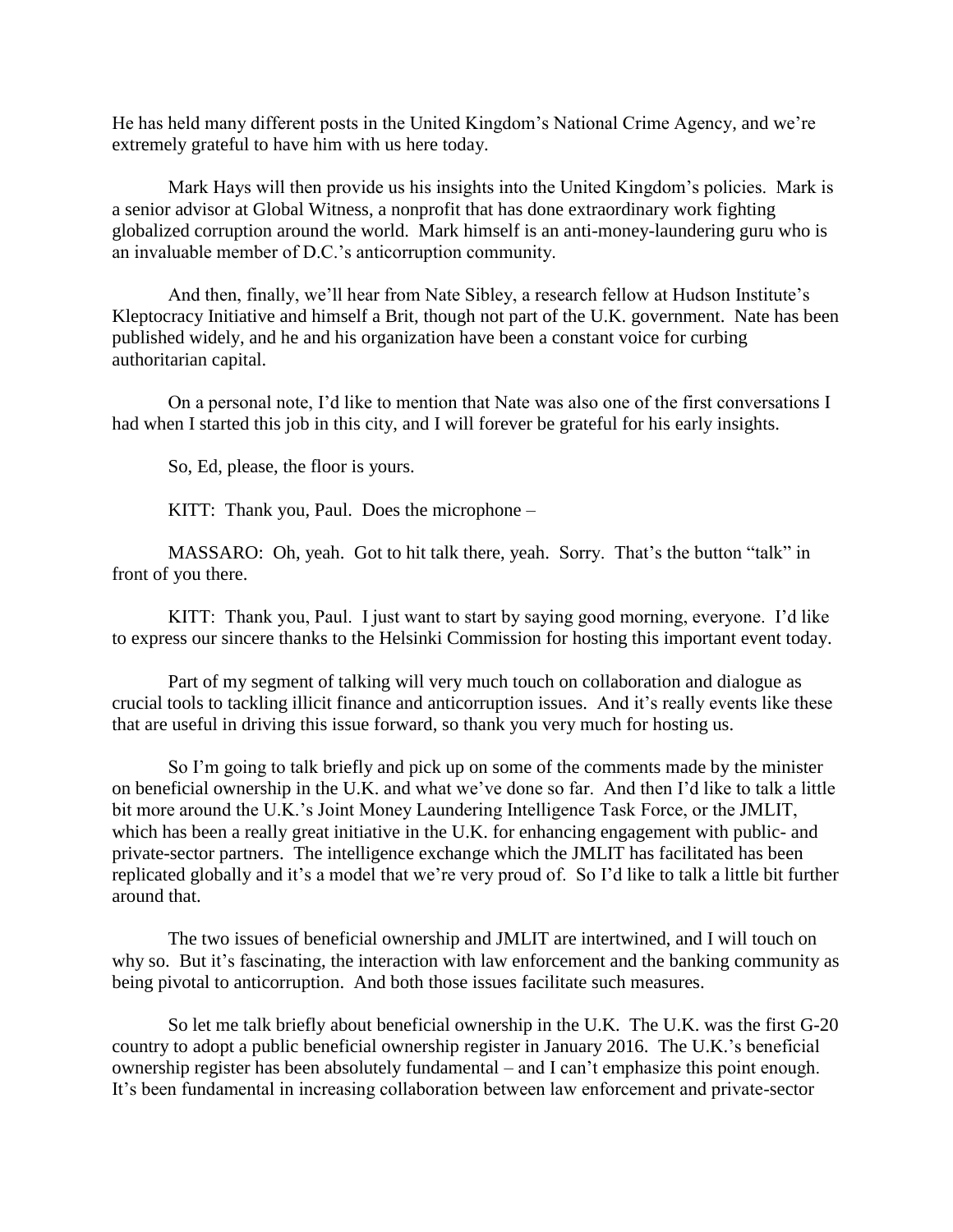bodies. It's evident by reports from the Global Witness report that Mark will, I'm sure, touch on later. The suspicious-activity reporting has increased significantly by Companies House from 426 reports – I'm quoting directly from Mark's brilliant report – but 426 reports in 2016 to 2,264 reports in 2017. So that just shows the real increase in reporting that we're getting because of this system. Indeed, requests to Companies House, the centralized company that – or body that administers the register, has received it went from 11 requests per month to 125 requests per month from law enforcement. So we're seeing a marked increase in the engagement between law enforcement in their investigations and how they're looking to find out who is behind these companies that were previously anonymous shell companies responsible for laundering significant proceeds of crime.

I would just say that, speaking purely in a U.K. context now, we have an open register in the U.K. And I'm not going to sit here before you this morning – and the minister alluded to this in his remarks – I'm not going to sit here and pretend that our register is the finished article. It's not. It's not perfect, but it's a significant step. It's a significant step in identifying the individuals behind companies who are laundering significant proceeds of criminality. We've still got a long ways to go in addressing issues such as data verification and compliance. But again, speaking in a purely U.K. context, the fact that it's a public register allows us to be open to levels of scrutiny, for people to have a look and see what data our register has, what we hold, and mark ways for improvement. And that's something that we're really proud of, to be able to have that register, an open register, and be able to be open to those levels of scrutiny.

And what I would say – and I really want to emphasize this point – is that what we've done is a start. We're on a journey, a corporate transparency journey. The data-verification issues and compliance issues that we have and which I'm sure Mark will touch on in his remarks, they are issues that we recognize. But I posit this theory, which is that the law enforcement have a selector. But I'm not for a moment excusing inaccurate data in our register, but it gives – regardless of the accuracy of data, it gives law enforcement a start. It gives them a selector to work off, be that a name, be that an address. It gives them something, as opposed to nothing. And that's got to be worth something. So providing law enforcement with that initial piece of data, initial selector, that's something that our register works upon.

There are a number of measures in place for us to address our data verification and compliance issues. It will be a legal requirement for businesses to report inaccuracies by January 2020. We're also looking to see how we can actually improve the system itself, the Companies House system itself, making it easier for people to search on different companies. And we're also embarking on a work stream that will allow us to screen the data on our beneficial ownership register against our sanctions list. So that cross match of data is going to be absolutely fundamental in advancing our capabilities around beneficial ownership. And it's, you know, really important to emphasize that we recognize the challenges we face and we're on a journey to address them.

So that's sort of the remarks I wanted to make specifically around beneficial ownership, and I'm sure Nate and Mark will have more to add.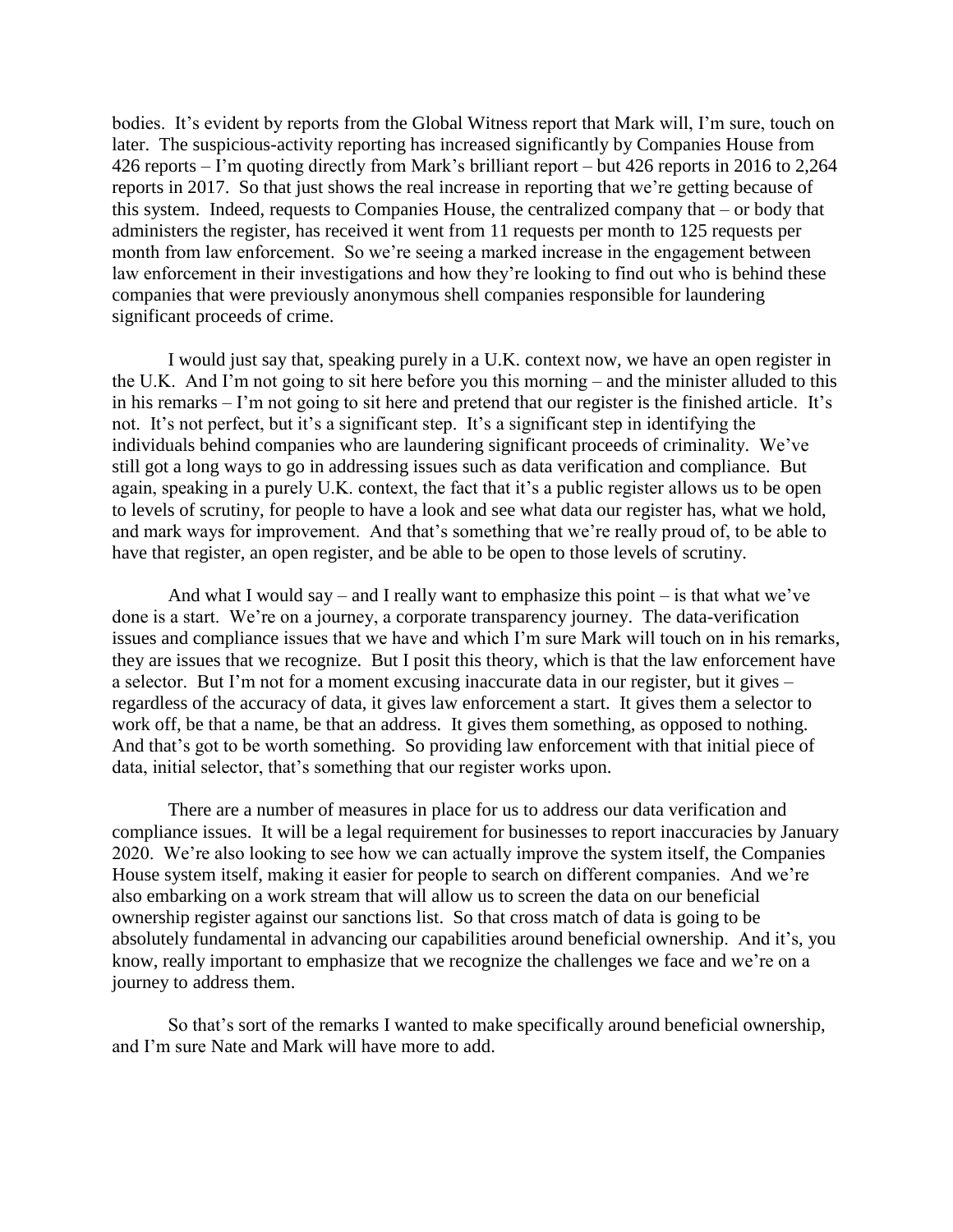What I did want to touch on, and what I know that Paul's very keen on looking at, is the Joint Money Laundering Intelligence Task Force, or the JMLIT, which is a U.K. model. It was developed in 2015 and it has evolved since then. But considerable progress has been made in bringing financial institutions together with law enforcement to share data and to advance investigations. And it's a theme throughout my segment, hopefully, but the genuine partnership and collaboration are really at the heart of the JMLIT, and that's what makes it so successful.

So there are in excess of 30 financial institutions in the U.K. who are signed up to the JMLIT, and I guess it's easiest to think about it in two segments. So you've got the operations group and you've got the expert working group.

I'll address the operations group first, which is involved in the sharing of tactical financial intelligence. So groups are divided into different areas. We have groups for organized immigration crime, bribery and corruption, trade-based money laundering, terrorist financing, future threats, and money laundering through markets. And these groups convene on a weekly basis. And how that structure looks in practice is banks sat round the table, and the – each week at the operations group a officer will come and bring their investigation, and the banks will either in the room or in slower time go away and search their databases to see what selectors they have that could assist the investigations of the officer. That information is then provided back to the case officer via the National Crime Agency, the NCA.

It's important to sort of recognize the legislation under which the JMLIT operates. It operates under a piece of legislation in the U.K. called the Crime and Courts Act, specifically Section 7 of the Crime and Courts Act, and the information provided is for intelligence purposes only. It cannot be used evidentially. So should useful data come back, the case officer would then have to either parallel that information or apply for more formal proceedings via a production order. So – but it's a gateway to be able to identify the extent of an illicit finance network, and it's really effective in seeing where funds are being moved through. So that's a really sort of key part of the JMLIT model.

The second strand which I referred to is – operates more on a strategic level, and it comes under the expert working group. And this is, again, a similar format. The banks are sat round the table and also law enforcement agencies, the National Crime Agency predominantly, and strategic threats and trends identified, emerging threats and trends which are being seen by the banks, emerging threats and trends which are being seen by law enforcement. All these sort of emerging threats are discussed and often formulate into industrywide alerts which go out to the banking sector and will allow them to look across their databases and identify any patterns or trends which replicate what is being seen in that forum.

I think I certainly speak for the U.K. when I say that one challenge we have is feedback to financial institutions on suspicious activity reports. Often, financial institutions will submit suspicious activity reports and they don't hear any feedback as to actually what was the utility of that, how useful was that. The expert working group for the JMLIT really sort of assists that process because it allows the financial institutions to be able to get a sense of what law enforcement are seeing, what trends they're seeing and what will be most useful. So, again, it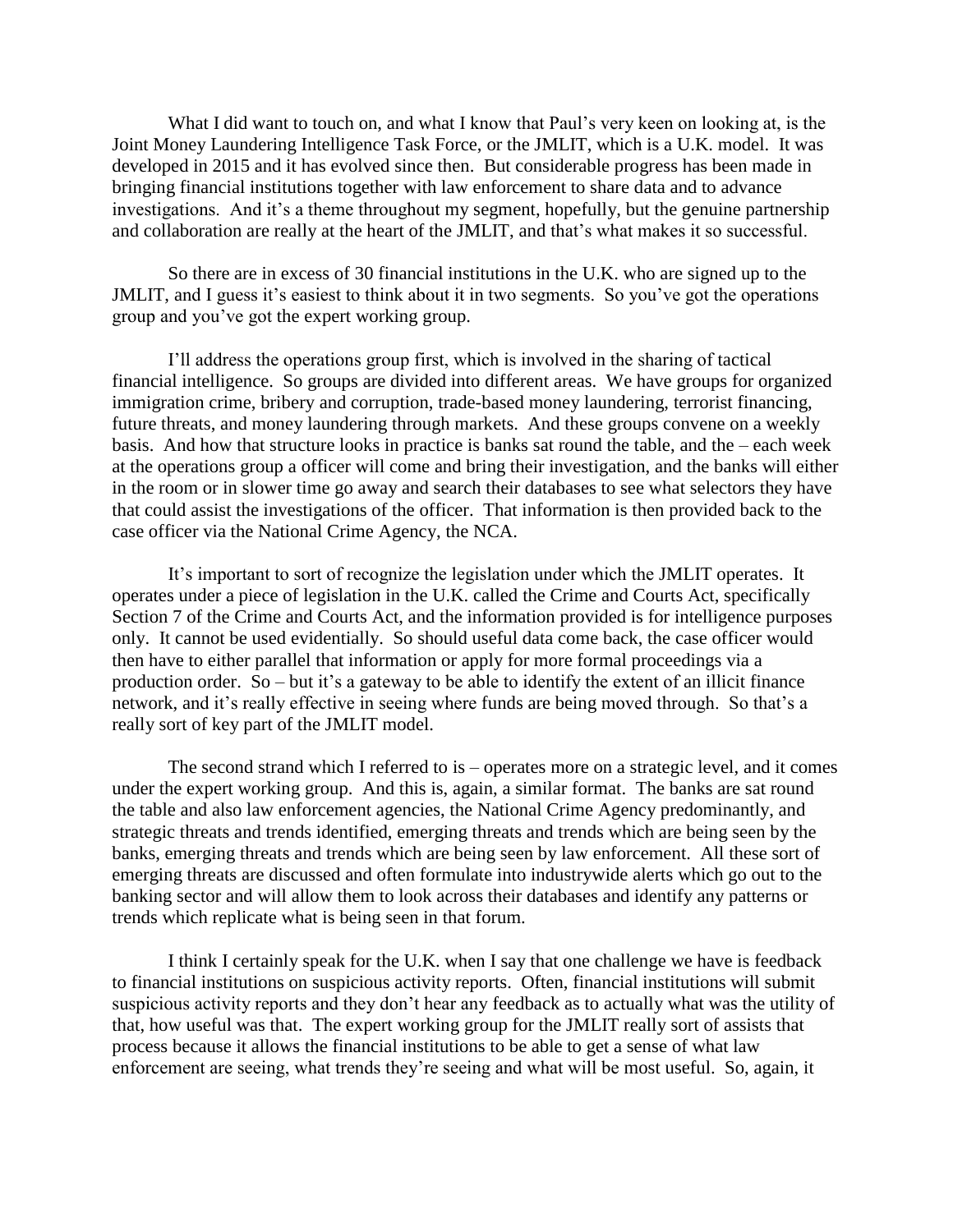comes back to dialogue being – dialogue and collaboration being at the absolute center of how we operate in terms of addressing illicit finance issues and anticorruption issues.

A couple of results. It's all very well sort of sitting here listing to you what the JMLIT does, but what does it deliver? I think that's probably what we all want to know. So it's generated 400 live tactical cases. It's generated in excess of 1,600 suspicious activity reports. Often, as I was mentioning, when an individual has an investigation and they bring it to the JMLIT, they will not necessarily be aware of the extent of the financial footprint of the people they're investigating. The JMLIT's identified 3,000 accounts that were previously unknown to law enforcement. So if that's not value add, then I'm not sure what was – what is. And 97 arrests have been assisted by JMLIT inquiries. So it's not just a talking shop; it delivers. And the deliver – the results are tangible. And finally, it's been – it's assisted in identifying and restraining in excess of £9 million. So the results are palpable.

So what I'll conclude with is saying that public-private partnerships and international engagement are at the heart of how the U.K. wishes to proceed in tackling illicit finances and anticorruption issues. Both beneficial ownership cultivates a system of feedback and it cultivates a system of assisting law enforcement with our investigations. And equally, the JMLIT also assists in private-sector and law enforcement collaboration. And it's only from learning from each other, from the U.K. learning from the U.S. and vice versa – it's only from learning from each other that we can look to tackle the illicit finance flows that fuel organized crime groups and undermine both of our economies.

Thank you. (Applause.)

MASSARO: Well, thank you so much, Ed. And I really appreciate the deep dive into JMLIT. You know, in sort of this high-tech age when we can't stop talking about blockchain and AI and big data and stuff like that, it's nice to think that, you know, in the U.K., which has got kind of the banks and the agents just sort of sitting in the same room, face to face, talking about the issues they're seeing, which is just this incredibly simple yet highly effective and highly efficient response to the issues we're seeing today.

So, with that, turning back to corporate transparency, let me hand it off to Mark Hays of Global Witness.

HAYS: Sure. Thank you, Paul. And I wanted to thank the members and the staff of the Helsinki Commission for convening this briefing today. I'm very glad to have the chance to join Minister Penrose, Mr. Kitt, my colleague Nate Sibley to share some thoughts on these critical issues.

For those who don't know me and Global Witness, my name is Mark Hays and I direct our anti-money-laundering advocacy efforts, which have focused primarily on a range of financial transparency measures to be adopted in the U.K., the EU, and the U.S., given these countries' outsized role in shaping and influence global – shaping and influencing global finance, including illicit finance.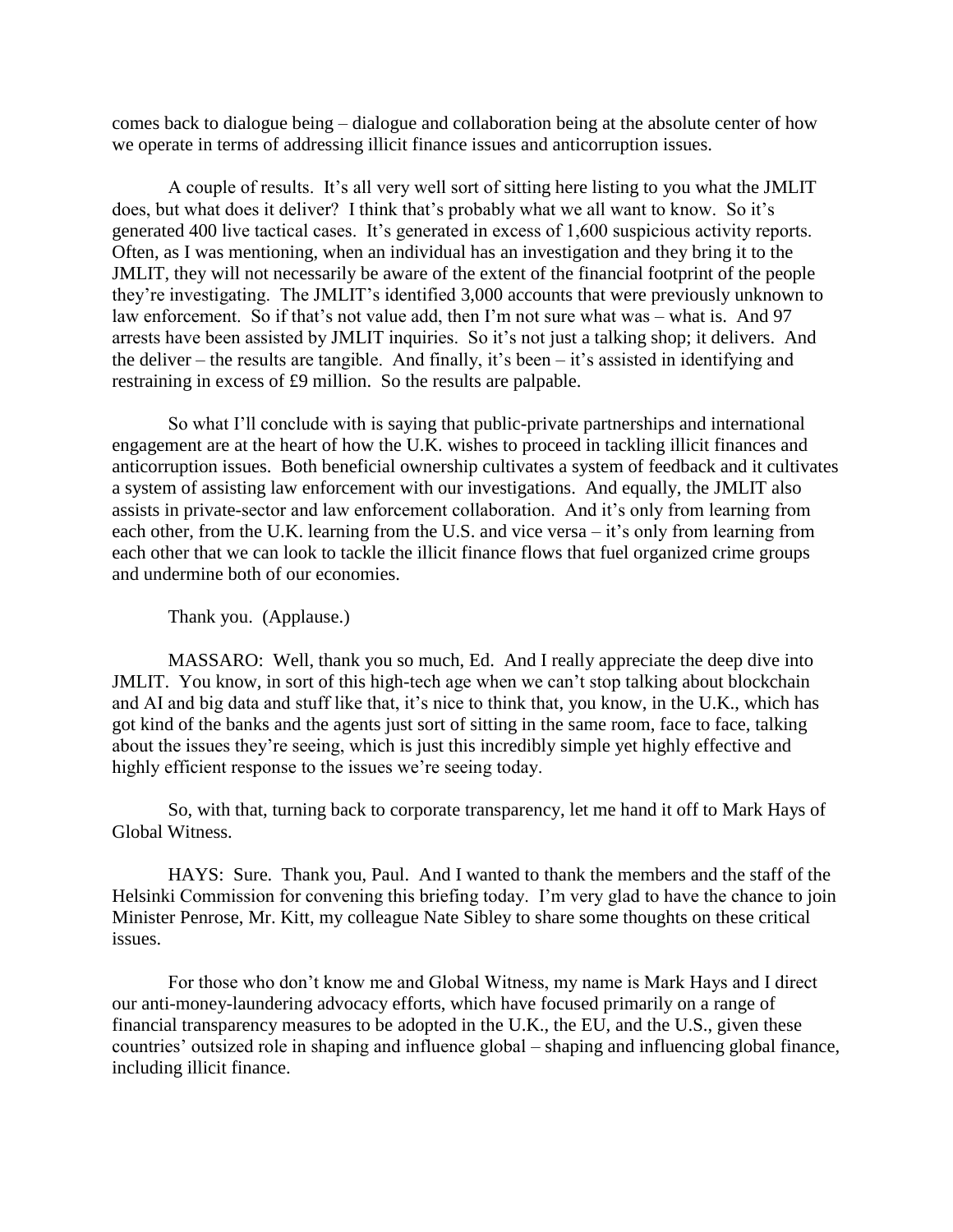And Global Witness, we are an international investigative advocacy organization, and for 25 years we've sought to expose and break the links between corruption, natural resources, and conflict. And we use the findings from our investigations to advocate for transparency and accountability measures that seek to hold corrupt actors accountable, and also provide tools for governments and civil society to ensure such resources are managed equitably and sustainably for future generations.

Now, our investigations have exposed grand corruption cases in dozens of countries around the world, from Myanmar to Cambodia, Angola to Nigeria, Eastern Europe and Eurasia, and more. These investigations have demonstrated that corruption is far from a challenge that countries outside of Europe and the U.S. face alone. Indeed, rather, it shows corruption as a global phenomenon involving players and that works throughout the Global North and the Global South, which means the scope of our response must be global as well.

Our anti-money-laundering campaign work was established on the basis that in nearly all of our investigations across a wide range of sectors the role that the global financial system played in facilitating those cases was quite evident. And our work is really focused on three pillars of inquiry: one, looking at the role that financial institutions themselves play in enabling this kind of activity, wittingly or unwittingly; the role that financial intermediaries play in doing the same; and the role that anonymous companies or other opaque corporate structures play in facilitating the movement of suspicious proceeds with ease, speed, and secrecy.

I will assume that a number of folks here already have heard from our colleagues about the importance of dealing with anonymous companies and not explain that, but I should say simply that we're not alone in considering this a problem. In nearly all of our cases, legal entities whose ownership is hidden have played a role in our cases. This is borne out in the larger world. But I'm happy to speak more to that if people would like more data.

My comments today are largely going to focus on the U.K.'s role in establishing the world's first open public registry of beneficial ownership data for corporate entities, and that's for really one simple reason. The U.S. and the U.K. both have areas where they have demonstrated leadership on anti-money-laundering policies and protocols, as well as areas where they have or are falling short. But since we're here in the U.S., it's important understanding the U.S. context the U.S. has gotten high marks in a variety of areas dealing with anti-moneylaundering but has been criticized in two separate evaluations, in 2006 and 2016, for failing to address critical gaps in our infrastructure, including beneficial ownership reporting. And this gap takes on an outside significance not only because of our role in combating anti-moneylaundering, but because we are actually one of the largest incorporators of legal entities in the world. By one count, according to the World Bank, we create 10 times more legal entities than all 41 tax-haven jurisdictions combined. So simply put, if the U.S. wants to continue to show this leadership we need to match the U.K.'s efforts in establishing some modicum of disclosure for beneficial ownership transparency for companies. If we don't, not only will we be failing to live up to this leadership test, but we will put ourself at greater risk for becoming a haven for bad actors and their ill-gotten gains.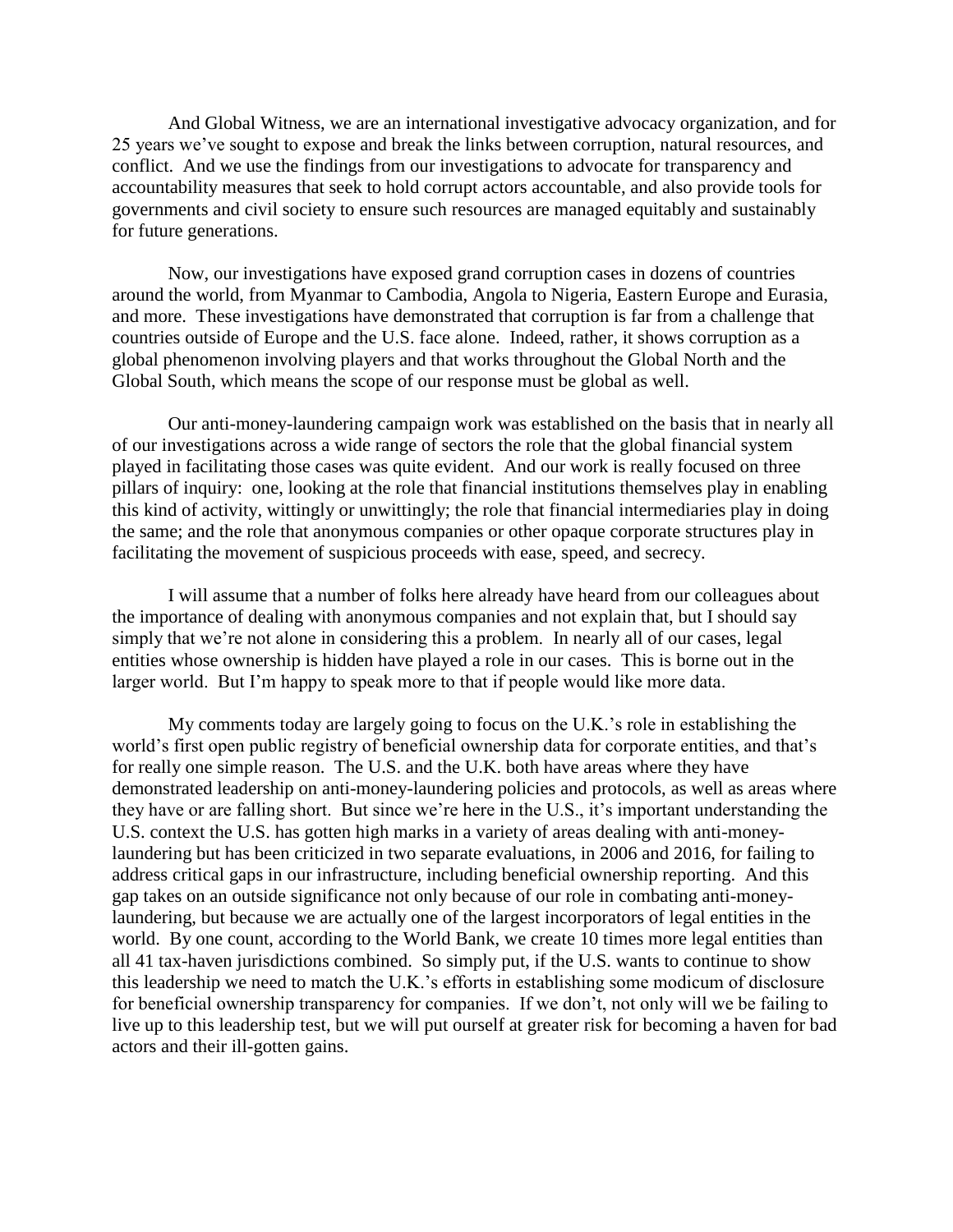And so, in our view, the best lesson we could take from today is to explore some of the lessons learned from the U.K.'s experience on this journey of corporate transparency that my colleagues have alluded to – in terms of the value of the data, some pitfalls to avoid in terms of setting up registers; and what it actually means to do this in the real world, what is the experience of the companies attempting to comply with these new rules and regulations. And as Mr. Kitt alluded to, the U.K.'s register is public and open. And that means not only can register users access individual data records, but one can take the aggregate data itself and conduct greater analysis. And this is one of the fundamental promises of open data, that a variety of stakeholders can conduct – can conduct data analysis that drive both innovation and impact.

So, two years after the onset of the registry, Global Witness decided to put that promise to the test. So we worked with a key collaborator, an organization called DataKind, and explored 10 million corporate records from Companies House. It was the largest-ever data analysis of that register. We used cloud computing to analyze and combine the data with other datasets and ran scripts to identify mistakes and suspicious filings. And we published our initial results in July of 2018 and repeated that analysis in an abbreviated fashion earlier this year.

That report, entitled "Companies We Keep," is available online. Be happy to share that with folks attending here today. I want to hit a few highlights. And I think if – there's just a few lessons to take away from that analysis, as I attempt not to lose you in a bunch of numbers and figures. The few takeaways that we found are really compelling in terms of how manageable and reasonable this process actually could or can be for companies in the U.S.

So the first point is that two or three years on it appears that, with some notable exceptions, compliance appears to be easily managed by the large majority of companies complying with the new U.K. register. The majority of companies report little difficulty in complying with the U.K. register's reporting requirements. And the data suggests and gives life to something understood by many but rarely quantified, that the overwhelming majority of U.K. companies have ownership structures that involve very few people, which means it appears that most businesses know who their owners are.

Second, there is demand for this data. Mr. Kitt alluded to this in terms of the increase in law enforcement requests for information and reporting on suspicious activity reports. But the use of the U.K.'s existing company register, when coupled with beneficial ownership reporting, has increased dramatically. Use by law enforcement has been a key part of this demand, but the data suggest that other actors, including the private sector, appear to have been part of this increase. Which suggests that there are other use cases for beneficial ownership data beyond law enforcement, that businesses might actually benefit from this disclosure.

Third, it appears that disclosure may help, at least in part, with deterrence. Even though as Mr. Kitt alluded to there are important improvements to make in terms of validating the data in the register and verifying it, already the reporting requirements alone appear to have had some measurable impact on the degree to which certain U.K. legal entities may or may not be being used exploiting secrecy for nefarious purposes.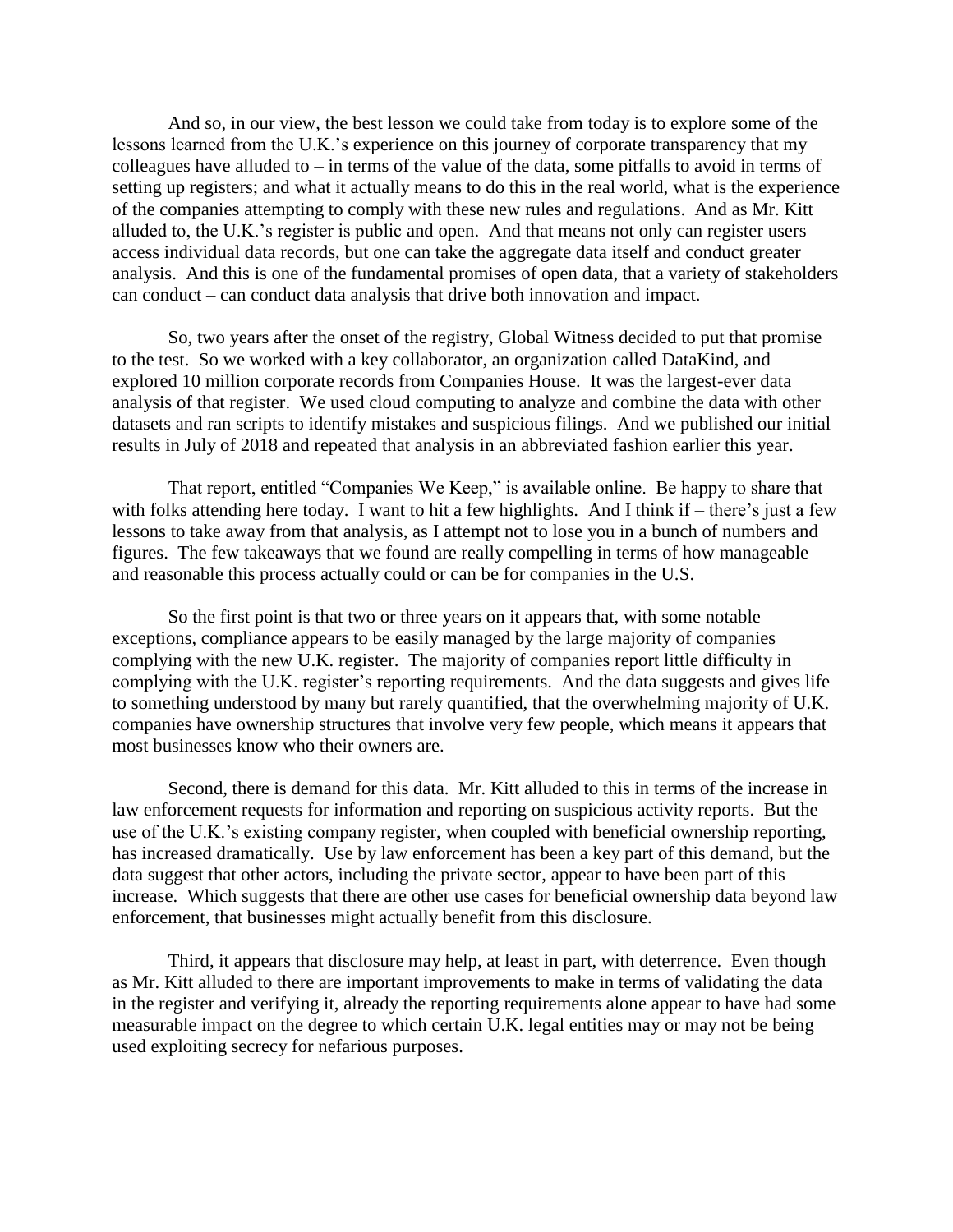And then, lastly, disclosure appears to help drive data quality. So public disclosure of the data, while not in consideration at the moment in the U.S., nonetheless provides some critical insights into the quality and value of the beneficial ownership data itself. And just that alone has allowed NGOs like Global Witness, dialoguing with U.K. agencies like Companies House and others, to drive important improvements in the register's collection, management, and analysis of that data in just three short years, even in spite of modest resources on our end and on the government's end.

So I'll touch on a few really interesting data points that give a little bit of meat on the bones to what I just described. So, first, in the area of compliance, there are – there are nearly 4.9 million legal entities that have filed a PSC report or statement since the onset of the register. Of those, a smaller subset – around 3.3 to 3.5 million – have actually reported they have an owner. The U.K. reporting requirements have thresholds where if you have ownership stakes that are less than a certain threshold or don't qualify certain criteria, you do not have to report an owner. And there are issues with that, but that is – that is the way this is sort of structured.

Given the number of reporting entities, the average number of company owners reported for companies in the U.K. was 1.16. That is the average number. So again, most companies are reporting a small number of owners.

It gets deeper. The mode, or most common number of owners, was one.

And lastly, the distribution of ownership is also quite telling. Of the several million companies reporting their owners to the register, 99 percent of them declared that they had six owners or less, with well over half of that number reporting two owners or fewer.

So the number of companies reporting ownership structures with more than six owners under the current reporting regime is so few we are unable to chart it on a graph. And in the U.S. context, this is critical because one of the key policy points is a discussion around whether or not providing a few small pieces of information about yourself, your company, and your identity will be onerous for most companies. Here we have the first public register online that exists dealing with a large dataset of companies that operate under similar conditions to the U.S.; it appears that most of those companies do not have a problem complying with those requirements.

So in terms of demand, Mr. Kitt has already spoken and discussed some of the really promising data around law enforcement access. I want to touch on overall access. The U.K. company register was accessed more than 2 billion times in 2017, and that's a huge increase from when paywalls which restricted access were in place several years back – 6 million requests a few years before the register came online. There are an average of half-a-million searches a month for beneficial ownership information alone in April 2018, and overall that database was accessed 5 million times in 2017. So we're not Companies House. They can probably tell you more about who's using that and why. But again, this suggests that when you make this data available, easily accessible, the value expands beyond law enforcement to helping promote a higher standard of doing business in many sectors.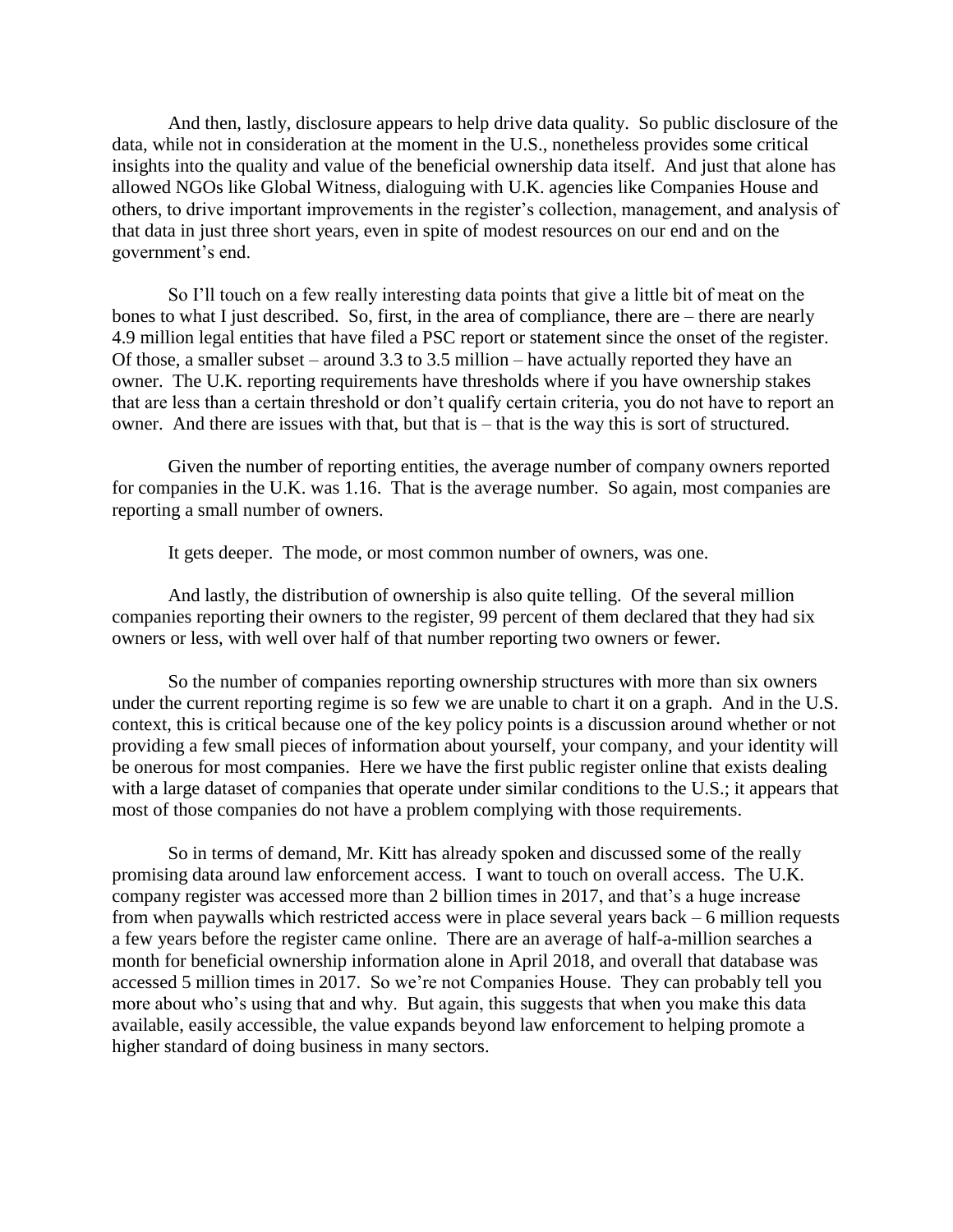Beneficial ownership disclosure deterring suspicious activity, this is probably one of the most interesting findings we found. In the U.K. there are legal entities entitled Scottish limited partnerships. They are a relatively recent legal creation, and for a number of reasons quickly became a legal entity that was known for, unfortunately, providing a degree of secrecy that in some cases facilitated nefarious activities. Folks may have heard about the various, quote, "laundromat scandals" coming out of Europe where billions of dollars are being moved through the European financial system via, in some cases, U.K.-based entities. There was a dramatic and concerning increase in incorporation of SLPs over the past decade until SLPs were required to disclose their owners in 2017. And shortly after that disclosure level, we saw incorporation levels of SLPs plummet by 80 percent in the last quarter of 2017 from their peak in 2015. And our most recent analysis confirms that these levels have remained historically low.

Now, does that in and of itself suggest that overnight criminals can no longer launder money? That's not the case. But what it does suggest is even a modicum of sunlight has changed the cost-benefit ratio for those actors, encouraging to go elsewhere. And while at the end of the day we want to detect and catch these criminals, at the very least both here in the U.S. and in the U.K. we want to make sure that our systems are not complicit in facilitating those problems.

So there's a lot more to disclose here and I sense that my time is drawing short. I just want to speak to disclosure and then looking ahead.

I mentioned disclosure as helping drive data quality. There are a couple interesting facts there. There were over 50,000 reports from the public regarding likely mistakes in the register and discrepancies between July 2017 and 2018. Again, if one of the major concerns about implementing these registers is cost, there are plenty of people in the government and in the NGO sector and law firms who can tell you that the cost is both reasonable and has a massive benefit or a return on investment, as it were. But take this data point as one element of proof that suggests that if a register is constructed correctly the data form in itself will enable low-cost reporting to improve the quality itself. And that's true in a public context; it may also be true in a limited fashion in a private context, because in the U.S. you will have agencies dealing with this data. The better that data is structured, the easier it will be to manage it.

But additionally, as I mentioned, our analysis, done at a very low cost – just a few staff, a couple of smart computer geeks – found a number of discrepancies in the data quality that were easily fixable simply by changing the user interface of the register itself. So, for example, there were owners reporting incorrect or nonexistent nationalities like Cornish or "Bridddish" with three Ds. (Laughter.) There were owners reporting their ages of two years old or 899. Changing the date ranges and changing the fields can make that easily done. So this is an example of how structured data, appropriately organized, can help make improvements quickly and cheaply.

So I'll say two things and then wrap up and let my colleague Nate share his broader thoughts. There are areas of improvement for the register. Mr. Kidd mentioned verification. That's an incredibly important aspects of the register. Companies House needs both the mandate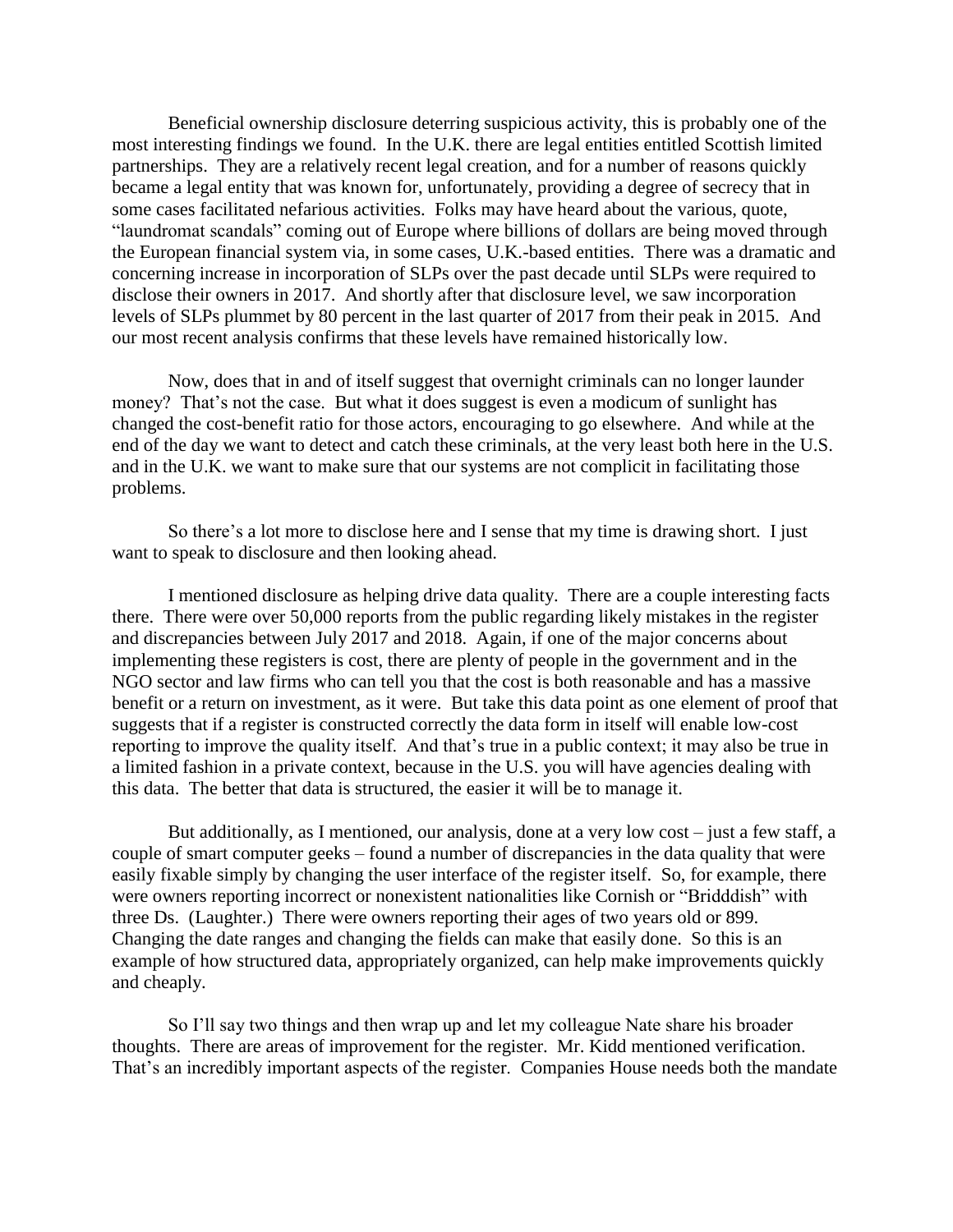and the resolve and the resources to increase compliance and enforcement. That involves enhanced capacity and resources.

There are a number of what I would describe as loopholes in the register's reporting that allow circular ownership structures, allow companies to claim owners in so-called secrecy jurisdictions. Some of this will help when some of the U.K.'s overseas territories begin establishing their own public registers. But until then, the onus is both on the agencies of the U.K. government and us to ensure that we have all the tools we need to enforce the compliance of the register.

So there remains a great deal to be done. And in the U.K. policy arena, Global Witness has not shied away from criticizing the U.K. government when we believe their efforts, however well-intentioned, have fallen short of what's needed to combat the harm posed by illicit finance with vigor and scale, given the scope of this problem. However, as I said, context matters. And in the U.K. the conversation have moved well beyond making the case for beneficial ownership registers and is now grappling with how to make them work and how to propagate those learnings to establish a global norm. Beneficial ownership transparency will not alone solve money laundering, but a stronger, more effective AML regime cannot be built without it.

In contrast, in the U.S., despite overwhelming support from a wide and diverse set of stakeholders, efforts to advance beneficial ownership transparency has failed to advance in Congress for nearly a decade. So we remain cautiously optimistic that 2019 will be the year when such legislation does advance. That will be even more true if leaders in Congress recognize today and capitalize on the leadership that the U.K. has shown in this space and can seek out their partnership to join them in this effort.

Thank you. (Applause.)

MASSARO: Well, thank you very much, Mark, for those fantastic data points and the incredible work of your organization, you know, really mining this data and getting those conclusions out of it.

So let's move on to our final speaker, Nate Sibley of Hudson Institute's Kleptocracy Initiative. Thank you.

SIBLEY: Hello. Well, firstly, thanks, Paul, for inviting me here today. It's a big honor to speak in Congress for the first time, but it's also great to be able to acknowledge the leadership the Helsinki Commission has shown on the issue that I work on, which is transnational corruption and kleptocracy. And Paul has been very much a leading voice on that in Congress, so thank you so much for that. And they've held many hearings and briefings on this in the past, so if you're interested it's worth going back and looking at some of those, I would say.

And secondly, just to clarify, yes, I am British, but I live and work here in Washington, D.C. and I'm not affiliated with the other Brits on the panel. I work at Hudson Institute, which is a think tank here in D.C., and I work on a project called the Kleptocracy Initiative. And what we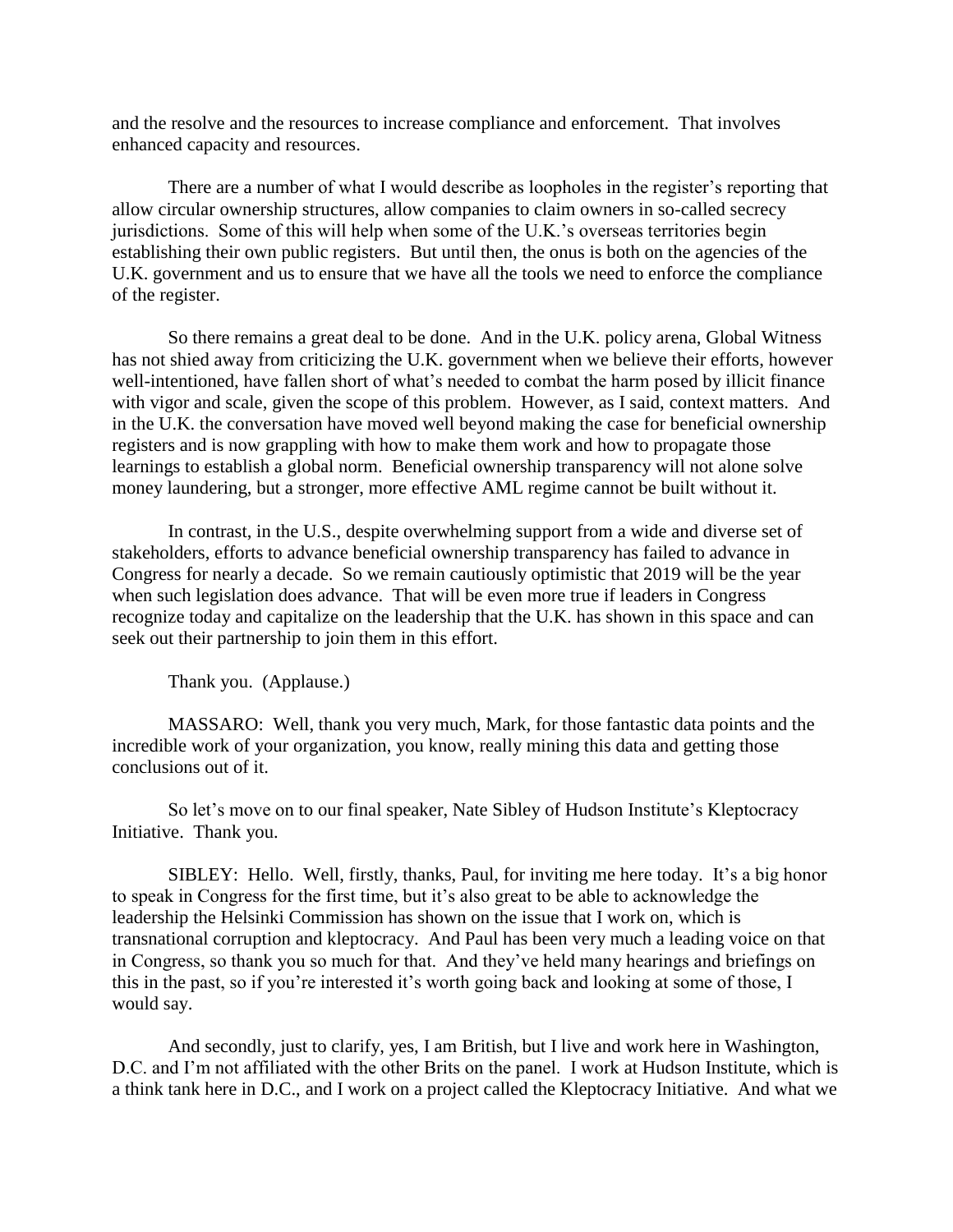look at is the way that authoritarian regimes abuse the global financial system and particularly the U.S. financial system to export crime and corruption around the world, and how they sort of use that process in furtherance of their geopolitical aims, and also to undermine sort of U.S. national security and that of our democratic allies, obviously first and foremost including the U.K.

So I just wanted to start on a slightly different tack. I know the primary focus today is on the public-private partnerships, the JMLIT and the corporate beneficial ownership data. But there's another really great facet to anticorruption work in the U.K., which is the scale and the scope of the anti-money-laundering regime. So maybe I'm just going to spend a brief second on this.

So in the U.S. we have the Bank Secrecy Act, which is the legislation that governs antimoney-laundering systems in the U.S., and it applies very specifically to financial institutions as the name suggests. In the U.K. and indeed now across the EU, in recognition of the fact that the financial sector is not the only sector at risk of money laundering problems, they have expanded the AML – the anti-money-laundering regime – to include not only banks, but also lawyers, accountants, realtors. Real estate is, obviously, one of the favored places you want your dirty money to end up because it's very discreet and it's high-value. So I think if you – I know predominantly these are – you're all staffers in here. I know lots of your bosses are interested in working this area. I think that's an area that you could well look into more if you're interested in doing something really different.

And so I just wanted to follow particularly what Ed was saying on the public-private partnership arrangements. So I'm going to talk primarily – rather strangely, again, because I'm British, but I live and work here, so I'm going to talk about what's going on in the U.S. and why it's so important perhaps even above and beyond the U.K. to take action on these issues.

So firstly, with the JMLIT public-private partnership, there is already an equivalent of the JMLIT in the U.S. It's called FinCEN Exchange, so it's administered by the Treasury's Financial Crimes Enforcement Network, which is the U.S.'s financial intelligence unit. The difference is it's – it was introduced, I imagine, in response and appreciation of the U.K.'s system about a year or two after it, I think. However, I'll be perfectly honest, I've had no personal interaction with this group, but from what I hear anecdotally it meets far, far, far less than the U.K. JMLIT does, and I've even heard it described offline as  $a - by$  someone working in the financial sector as a sort of glorified mailing list.

So I think, like, the framework is there, and I think it's a really good idea. I mean, it was a crucial idea, as Ed was outlining. And this is something that would be really easy to build on and beef up in the U.S. context, and it's something that you get a lot of feedback from financial institutions all the time: We're sending all these SARs. You know, the Treasury receives 55,000 suspicious activity reports a day, and the banks aren't really sure alwayswhat's useful, what could they improve on. So I think that's an absolutely critical area. And I think the lesson to draw from the U.K. experience was everything Ed was saying, frankly, like, about the outcomes they've had from that. There's clearly a force multiplier to working closer with the people who are the first line of defense when it comes to anti-money-laundering, the banks.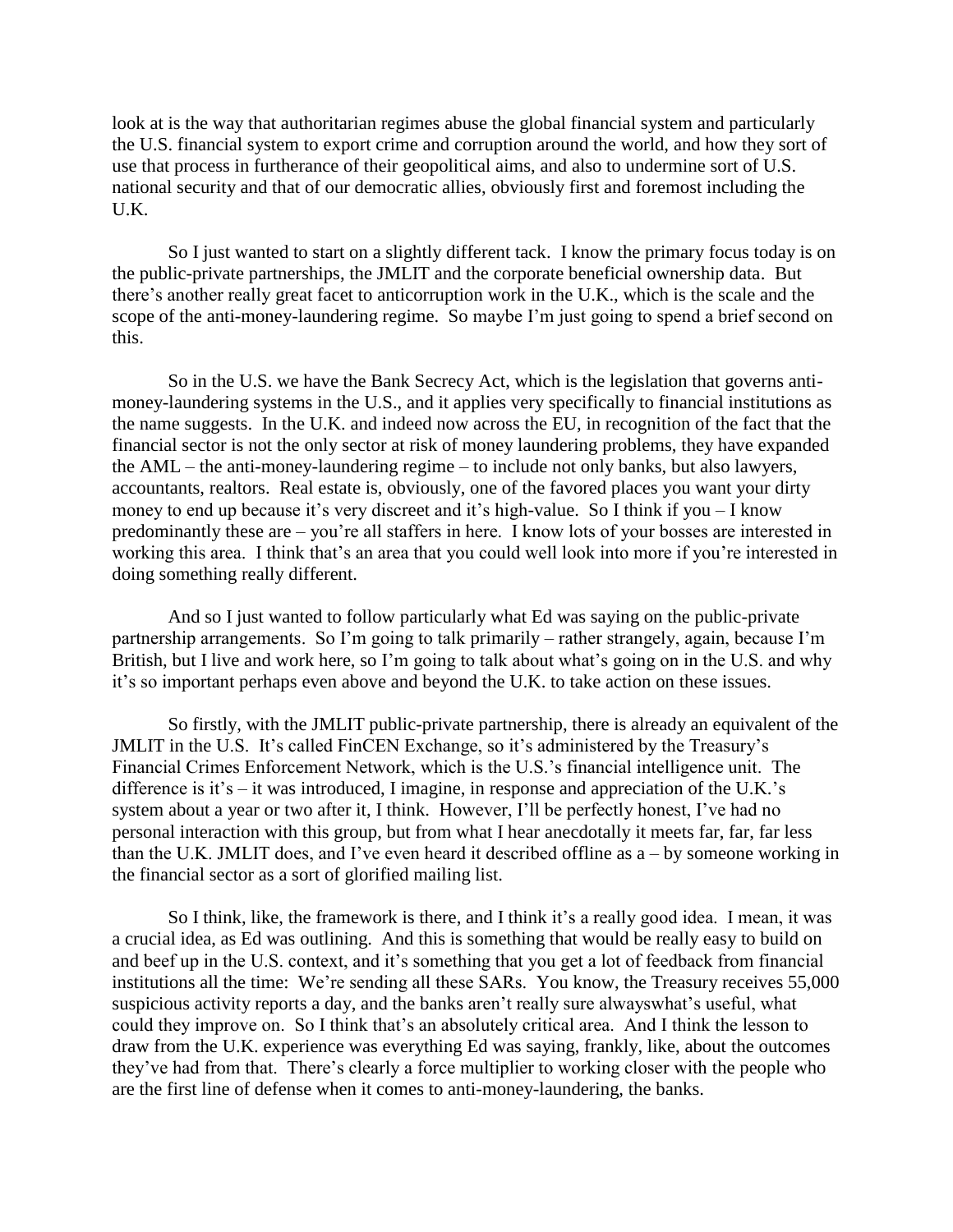This has come up, actually, in legislation that's in the House Financial Services Committee at the moment called the COUNTER Act. It would all it really does, though, is to sort of formalize FinCEN Exchange. And it has a few other provisions, as well, not related to Exchange that would improve public-private partnerships. For example, establishing sort of innovation labs within FinCEN. Because one of the problems that banks have at the moment is they run a risk when they introduce new anti-money-laundering systems that if it doesn't work and they accidentally let through, you know, a billion dollars that's being laundered through from Russia, the Treasury will come down hard on them and say, well, this was a failure; we're going to fine you. And so what the Treasury's being very good about at the moment is saying we'll give you a little bit of leeway if you're experimenting in good faith with good system. We will you know, we'll work with you on that.

And I think that – I don't support particular legislation. So, Hudson Institute, we never support specific legislation. But I think the ideas in this act are really like the first step in the right direction.

And just one final point on the JMLIT. It works – (inaudible). I'm aware that the – and it's not my area of expertise, so please don't ask me in the questions – but the sort of privacy and data laws are a bit stricter about what you can share between institutions, between law enforcement in the U.S. So that is an issue that would have to be worked around or legislated forward, but I think the benefits that Ed was talking about just so clearly outweigh the – you know, the results of doing nothing more than exists at the moment. So those are my thoughts on the public-private partnership.

Moving on to the sort of bigger issue that's very much live on the Hill at the moment, is the sort of  $-$  is the corporate beneficial ownership issue. This is, obviously, like, a huge conversation. I know – recognize many familiar faces I've spoken to in briefings and things about this of ours. So there is also a legislative vehicle for that. It's called the Corporate – well, I know that many offices are working on this issue with potential legislation. At the House Financial Services Committee there's a bill at the moment called – introduced by Representative Carolyn Maloney called the Corporate Transparency Act, and what that would do would create a private beneficial ownership register. So not a public one like they have in the U.K., but one that was accessible only to law enforcement, under very strict and controlled circumstances it has to be said. I was surprised at how strict they were when  $I - (laughs) -$  when I learned about them.

And it would also – I mean, the further complication you have in the U.S. is the federal system. In the U.K. it's pretty easy; if Parliament wants to introduce a corporate beneficial ownership register, it just tells the relevant department to create one. But in the U.S., of course, you incorporate, you know, companies at the state level, so that adds a – so who should run the register, you know, these questions have been threshed out. I think there's a general agreement, you know, it would – it makes sense to locate it at FinCEN, at the financial intelligence unit. If this information is being gathered for use – for national security purposes, for law enforcement purposes, it makes sense to send that information straight to where it will be most helpful.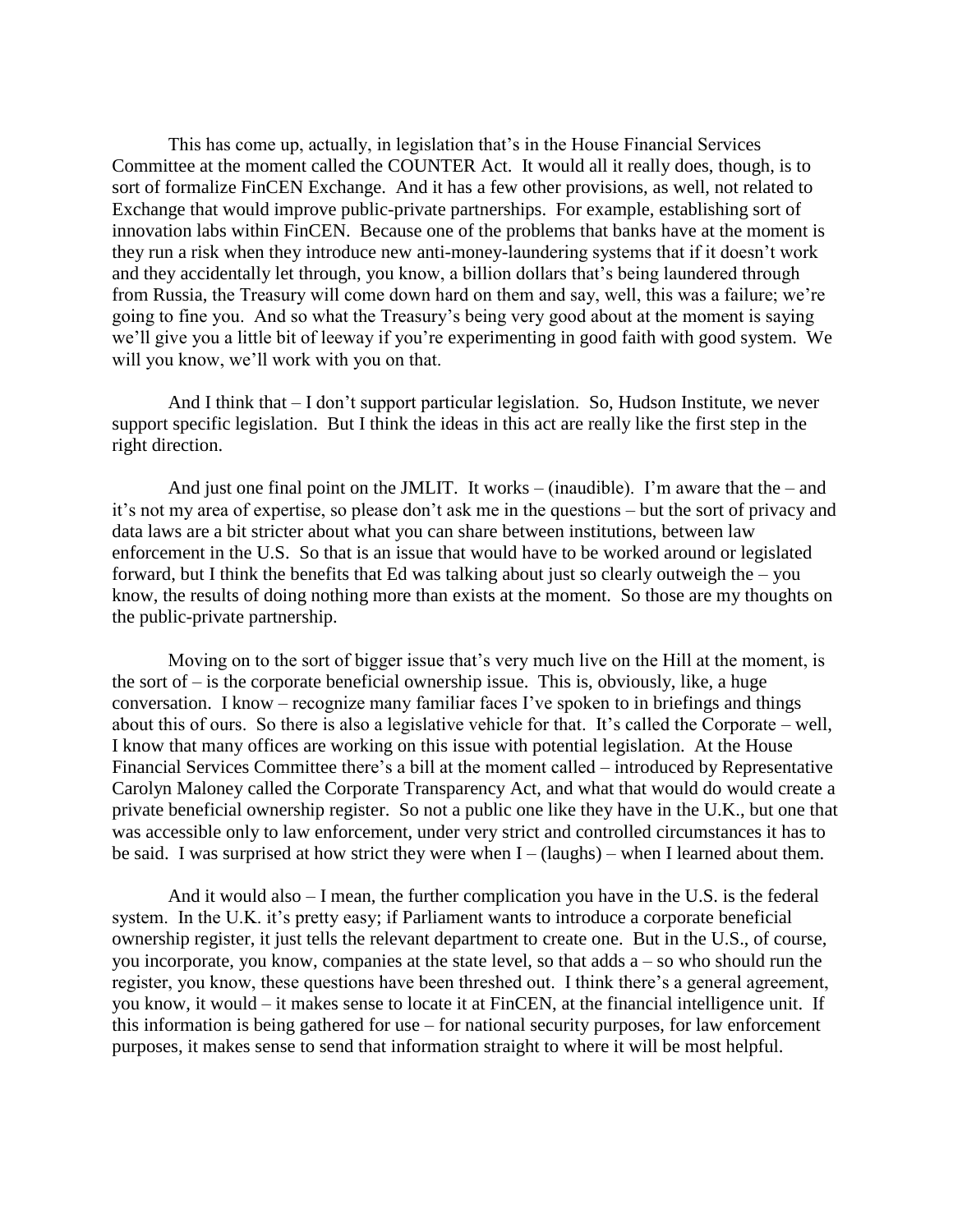And there's a – you know, as Mark alluded to, there's a growing and absolutely huge coalition behind this now outside of Congress: all the big banks, national security community, many think – my own think tank – my project has supported this. We don't take institutional positions as a think tank, but my project has supported this for, you know – ever since we started as probably our major policy recommendation. Obviously, the entire law enforcement community is behind it, faith groups, all sorts. And I'll allude a bit more to why in a second.

But also, importantly, the administration has also signaled its interest in advancing this as well. Steven Mnuchin has indicated as such in this room. The Treasury, the DOJ, the FBI all testified – I think it was last week in the Senate they all spoke of the overwhelming need for their investigators to have access to corporate beneficial ownership information in order to keep Americans safe.

And so I think there is a real movement. Now there's a real moment where this could happen in the U.S. I'm very personally hopeful that it will.

But as we're looking at the comparisons with the U.K. today I think, you know, we need to bear in mind, like, there's sometimes a bit of a tendency in the U.S. to – and other stuff to work through it as well, that we sort of start from scratch on this big idea. The U.K. has really done a lot of the legwork, the hard work of gathering the evidence of the benefits and the drawbacks of a corporate beneficial ownership register for us, right? Like, all – you know, the minister and Ed and Mark all described, you know, the – you know, the great benefits law enforcement has reaped from this. But also, like, whether there's room for improvement, some of the problems that you can encounter when you're setting one of these  $up$  – like, just stuff like the data entry fields, which you wouldn't necessarily think of. So I do encourage if you're looking at this and you're a staffer, then please do reach out to them, reach out to me, or whatever, and there's a wealth of information already out there about how this can work, the benefits it can give.

But I think even more so than the U.K. there is a an overwhelming case. The U.S. has specific strengths and vulnerabilities, which means that it's just so much more important for it to be the next country to introduce a beneficial ownership register.

So firstly, I think just domestically, I mean, you know, well, it's great if you're a money launderer if you can get your – you know, your stolen renminbi, rials, whatever they are, if you want to get out of that into a safe, stable currency and so on, which you know, observes the rule of law. Now, it's wonderful if you can get that into pounds; it's even better, to my mind, if you can get it into dollars, which is, you know, the global currency, right? So when you add that to the U.S.'s rule of law, you've got the world currency, the most, you know, stable economy in the world, you guys are becoming a magnet for dirty money. And as the EU and the U.K. and other partners – Canada, for example, is now taking action on this – as they begin to tighten up their own systems, the bad guys are going to start looking for other places to launder their money into. And I think if I was a bad guy the U.S. would now be moving very, very swiftly up to the top of my list. I think the only reason it's not perhaps at the top of the list at the moment is the sheer aggression of U.S. law enforcement in pursuing criminals around the world. They're the only country which has – the only agencies which have the reach and the determination to hunt bad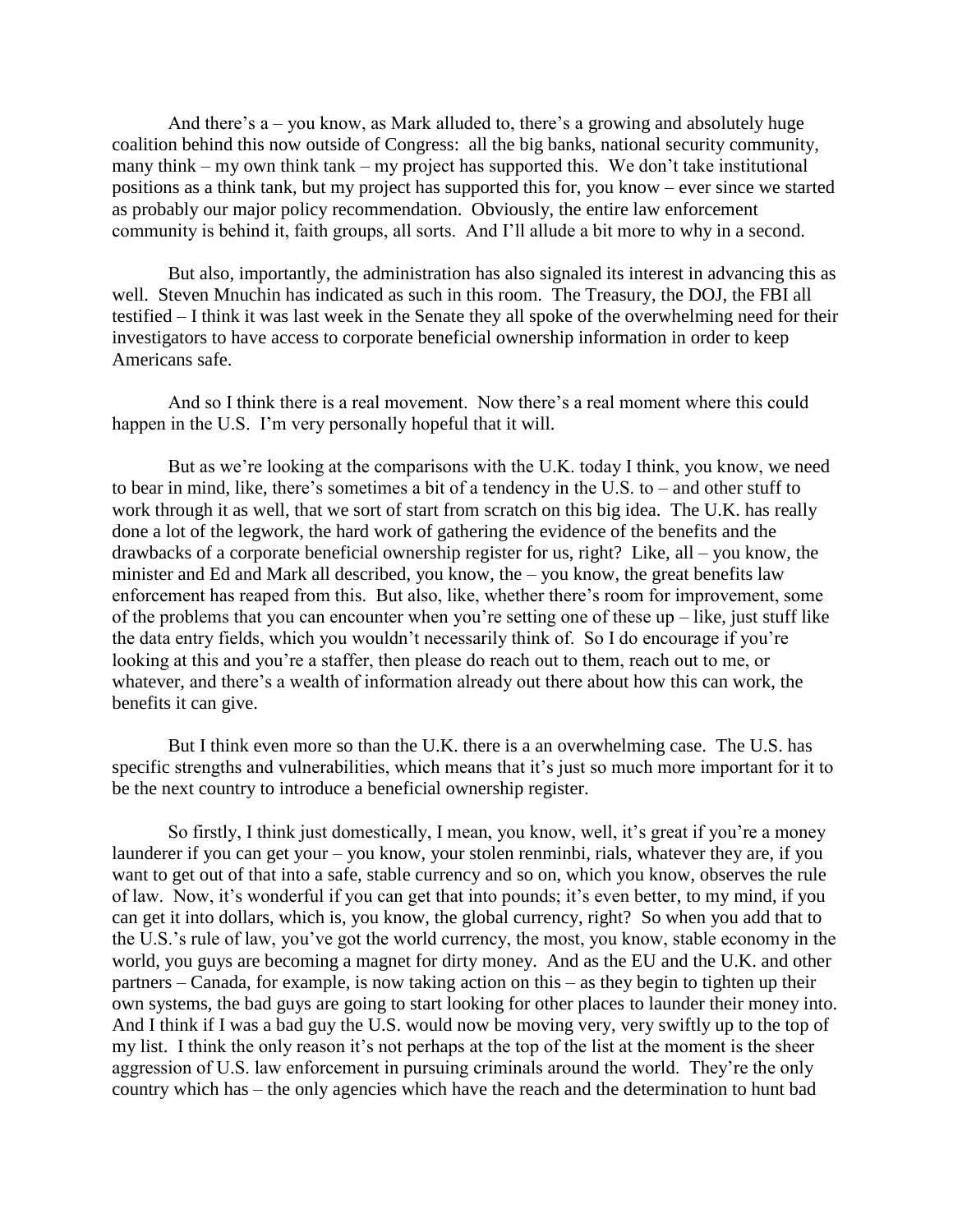actors through the global financial system. But imagine how much more powerful they'd be if they did have access to this information.

And so there's a couple of specific issues in the U.S. which the U.K. doesn't have, which I'm thinking particularly of the opioid crisis and sort of human trafficking that goes on down by the border. You know, that's all very well to try and stop those specific activities, but people don't do – criminals don't do those for fun; they do them for profit. And so one of the most important things we can do to disincentivize that is to remove the proceeds – their ability to launder the proceeds of crime from those activities. And that's why I think domestically speaking, at least, the need for a beneficial ownership register is so great.

But my – that's not my sort of specific area. What I look at is the sort of international aspect of this. And my great concern is that at the moment this is absolutely – this issue is, like, killing many aspects of the U.S.'s economic statecraft overseas. So if we take, for example, first, there's a – you know, over the past couple of years we've seen absolute blizzards of sanctions coming out of the Hill and coming out of the administration. The inability to track and – like, who controls assets, frankly, like, makes a mockery of the U.S. sanctions regime. How can you expect the Treasury to sort of, you know, enforce sanctions when it can't – it doesn't know who owns what within its own territory? It's a no-brainer as far as improving – you know, making a sort of more powerful sanctions regime.

I mean, the most egregious example of sanctions evasion, to my mind, took place right here on U.S. soil. It was sanctioned U.S. – Iranian entities were able to maintain control of  $a - of$ a skyscraper in the – in the heart of Manhattan, a huge skyscraper, using an anonymous U.S. shell company. They went undetected for 20 years before U.S. law enforcement was able to seize – discover this and seize the building off of them.

I'm also interested at the moment in how the administration's attempts to take on China's sort of economic malpractices is being undermined by this. China is the sort of global hub for illicit trade. Counterfeit goods, you know, the opioids that are killing Americas, this stuff just floods out of China. And the profits for all this illicit trade are all too often laundered through, like, anonymous shell companies. And you know, you guessed it by now; it's getting to be a pretty tired script, right? And I think if – and naturally, that goes up to a higher level as well. Some of the big state-owned Chinese companies that were sort of – I won't name names because they're pretty powerful people – (laughs) – but you know, the Trump administration is trying to take on some of these people. We don't know who owns them. They conceal their ownership. And the reason they do that is to hide the fact that they're being controlled from Beijing by the CCP – by the Chinese Communist Party. They're being used as tools of economic warfare against us. And we – you know, if we were – it would put a real twig in their spokes if we were to suddenly say, hang on a minute, you can't actually even do business in the West unless you tell us who actually is owning you and controlling you.

So I think that sort of leads on to, like, the final sort of point I just wanted to make, because I know, like, you all have questions and stuff. Just really quickly. But I think, you know, all the talk of law enforcement is really important. That's, obviously, the primary, absolute, and overwhelming need to introduce this register. But the other really important thing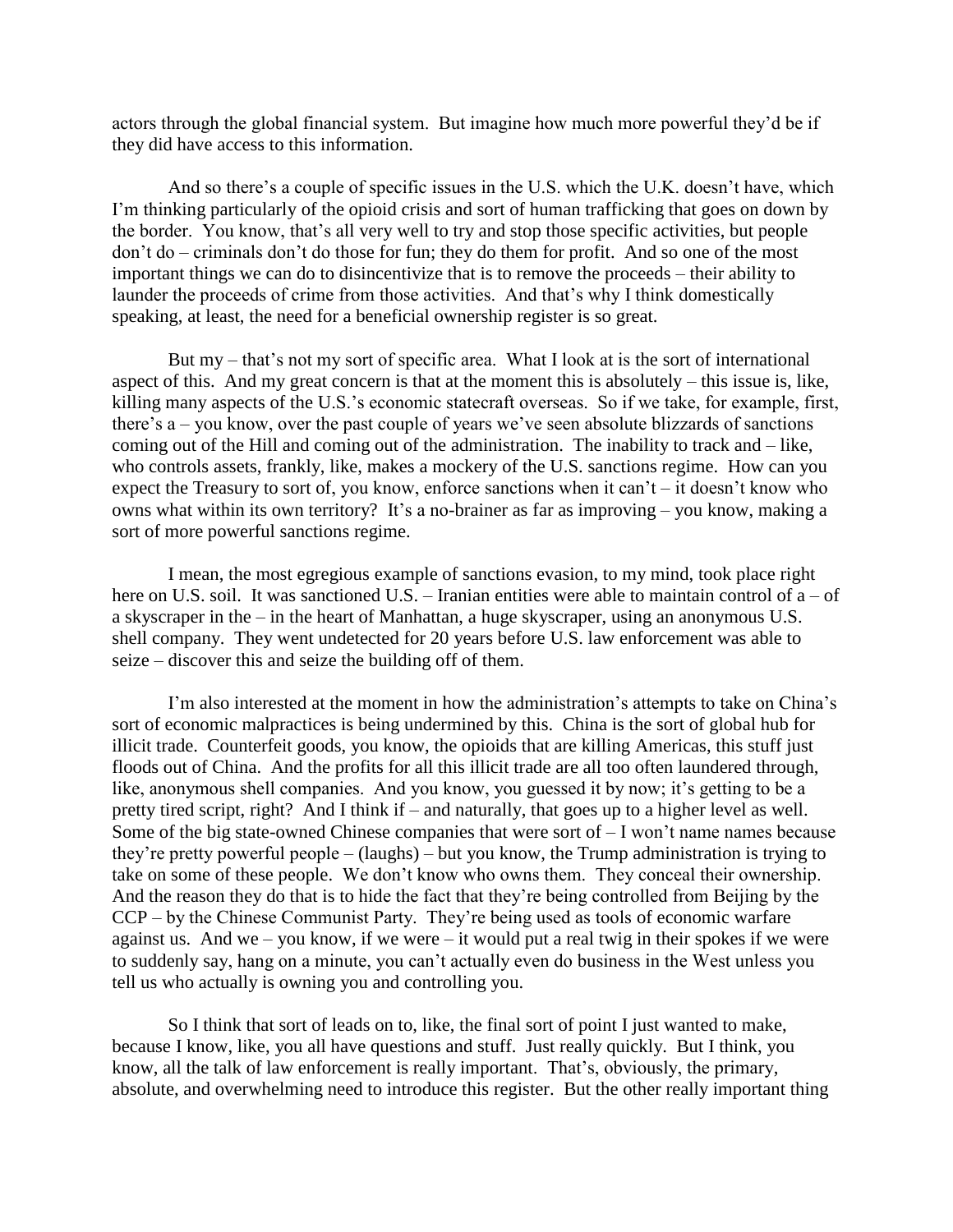that it would do, it would also empower your diplomats. At the moment, whether it's the State Department or the Treasury, international meetings relating to, you know, economic stuff – antimoney-laundering policy, sanctions policy – this issue of beneficial ownership is bogging them down and it keeps getting turned back at them, and it's distracting from what should be the great project of American economic statecraft at the moment, which is rolling back, you know, malign economic influence of strategic rivals like China, like Iran, like Russia, like Venezuela, regimes that use – see no distinction between politics and economics, and use the global financial system to advance their political aims at the expense of the U.S.

One of the most important things is one of the things that's been least talked about, which is the morning after the U.S. creates a beneficial ownership register there will probably be no immediate – you know, you're not going to see hundreds of people led off to jail or something like that. In the U.K. it's taken time for prosecutions and things that have – you know, arise from the information they get from this thing to churn through, right? What you will see is the U.S.'s diplomats, its anti-money-laundering policy officials empowered to suddenly take the fight to the U.S.'s strategic rivals I was mentioning. At the moment they've got us on the back foot. They are using our economies to launder money, to project their interests, project their influence, to – and above all to shape – reshape either – well, in the case of somebody like Russia, to completely undermine global norms and destroy them just to hurt us. In the case of somebody like China, to – more to remold those global norms and values so that they're amenable to their, you know, way of doing things. It's not a way of doing things with which we agree in the West. It doesn't involve the rule of law, it's very personalized, and it's a conduit for corruption. As anyone who's read about the way in which the Belt and Road project investment – development investment project, as they say it is, has spread across Eurasia, it has done so on the back of corrupt deals and bribes and so on. So I think this, you know, above all else, this will just – the day after this is passed, this will put America on a moral and operational platform, frankly, to just like reinvigorate the capitalism that made you great and that should continue to – for this to be, like, an American century, frankly.

So thanks. I'll probably hand it back over because we're running out of time. (Laughs.)

MASSARO: No, thank you, Nate. And the way you're approaching that from the sort of foreign policy perspective, how this weakens U.S. foreign policy and jeopardizes national security, I mean, that perspective is so, so valuable. And I agree that it gets short shrift, especially from the sanctions perspective, at a time when sanctions are being used again and again and again. The number-one thing we could do to strengthen U.S. sanctions is to get something like this in place. I mean, hands down, you know? So thank you very much, Nate.

And with that, let's move on to the Q&A. As I had mentioned at the beginning, we're going to have to end at 10:15 today, so I'm going to abstain from taking moderator's prerogative. If you could raise your hand, I'll call on you, and then we got  $a - y$ ou actually need to come up to the witness table, take a seat in the hot seat, turn the mic on, and ask a question. But do we have any questions from the audience? Don't be shy about it. OK, please.

Q: Hi. My name's Costanza (sp). And I –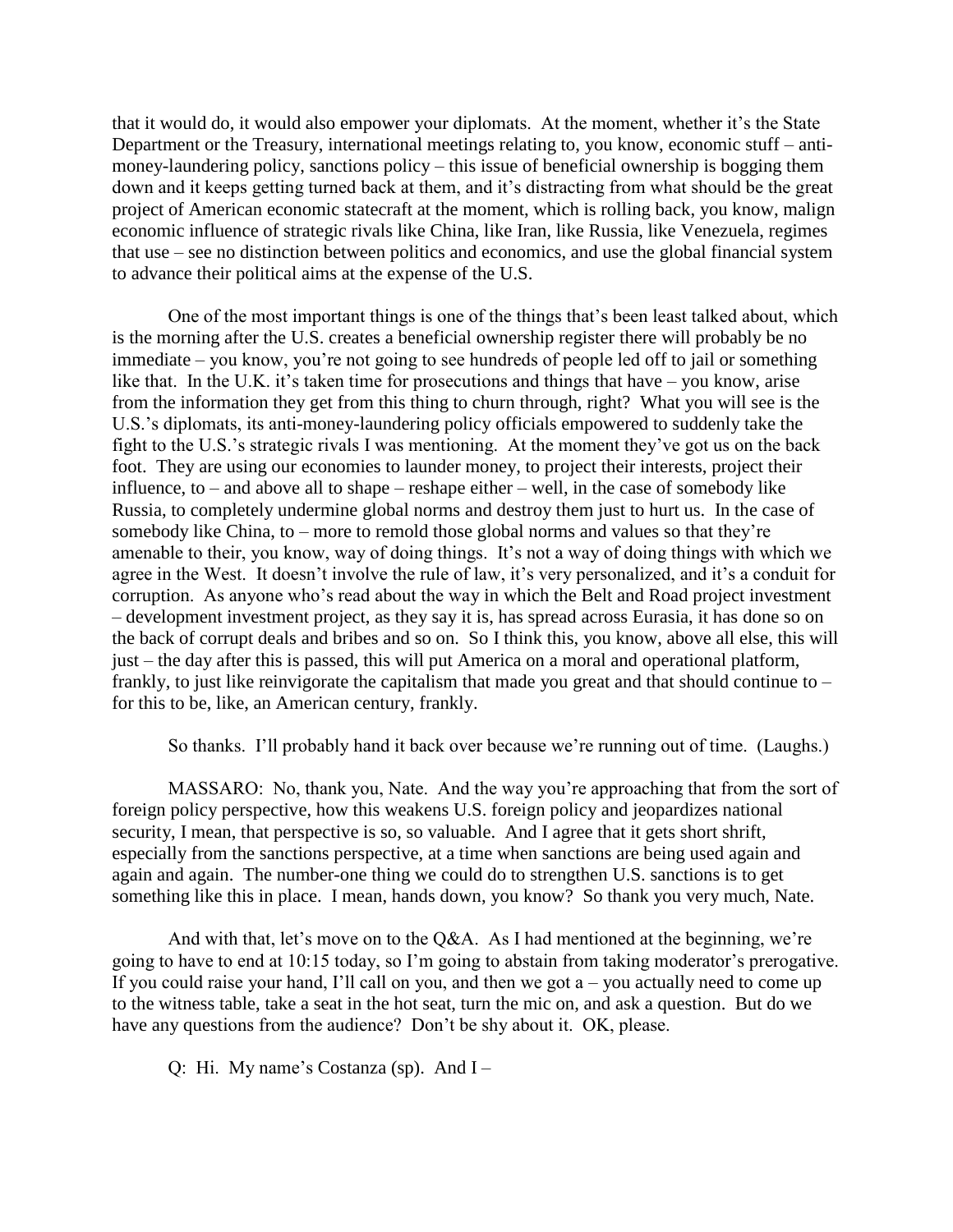MASSARO: Can you turn the mic on? Yeah, thanks. And yeah, name and affiliation, please. Thank you.

Q: It's not working. I'll just project.

Hi. My name's Costanza (sp) and I work in Representative Elijah Cummings' office.

And my question is about how can we on the Hill kind of help get this process moving forward to implement or pass legislation about transparency. And what kind of hurdles do you see currently in Congress?

MASSARO: I would say it's a Mark or Nate question. Perhaps Mark would like to take that?

HAYS: Sure, I'll give it a try. Thank you for your question, Costanza (sp).

I think probably offhand I would say the first thing is to ask your members of Congress to speak to their colleagues, particularly on the House Financial Services. One of the unique aspects of this issue is that, you know, anonymous shell companies appear in nearly any scenario in which illicit activity generates money. Nate has alluded to this. My colleagues have alluded to it. But whether you're concerned about human rights, wage theft, human trafficking, contract fraud, Medicare fraud, it's a very long list, unfortunately. What that means is if your member or another member have a legislative priority that focuses on some aspect of illicit activity, chances are there's going to be some thematic overlay between that and this issue. And I think by having your members communicate that relevance and having us help you make that case, I think the leadership of the House Financial Services, who's already doing good work on this and is making progress, will see that this issue is priority beyond the scope of their interest and is actually one that touches a wide range of interests for members of Congress.

In terms of barriers, I guess I would say that's probably a good question to put back to some of your members because a lot of this has to do with the internal political process and how decisions get made and priorities are set within committees. I guess I would say we've now built the case externally from a stakeholder perspective. There are members of Congress who are making the case internally, along with their staff. In some cases our biggest enemies are time and confusion. This is a complex issue and it takes time to sort through the issues. Once you see the picture it's pretty reasonable and self-evident, but it takes time to get there. So making sure your members and your colleagues have the time to work through the materials provided by our organization, by the FACT Coalition of which we're a member who's led a lot of this work, and coalition of others by the Hudson Institute, working through that and really understanding the basics will go a long way towards making sure that members can – once this is presented to them, the opportunity to vote on it, they understand the relevance and can move forward on it.

MASSARO: Thanks very much.

Could we get another question? Please. I guess maybe if you just want to turn on one of those mics on the stand and speak into it. Oh, it's working! (Laughs.)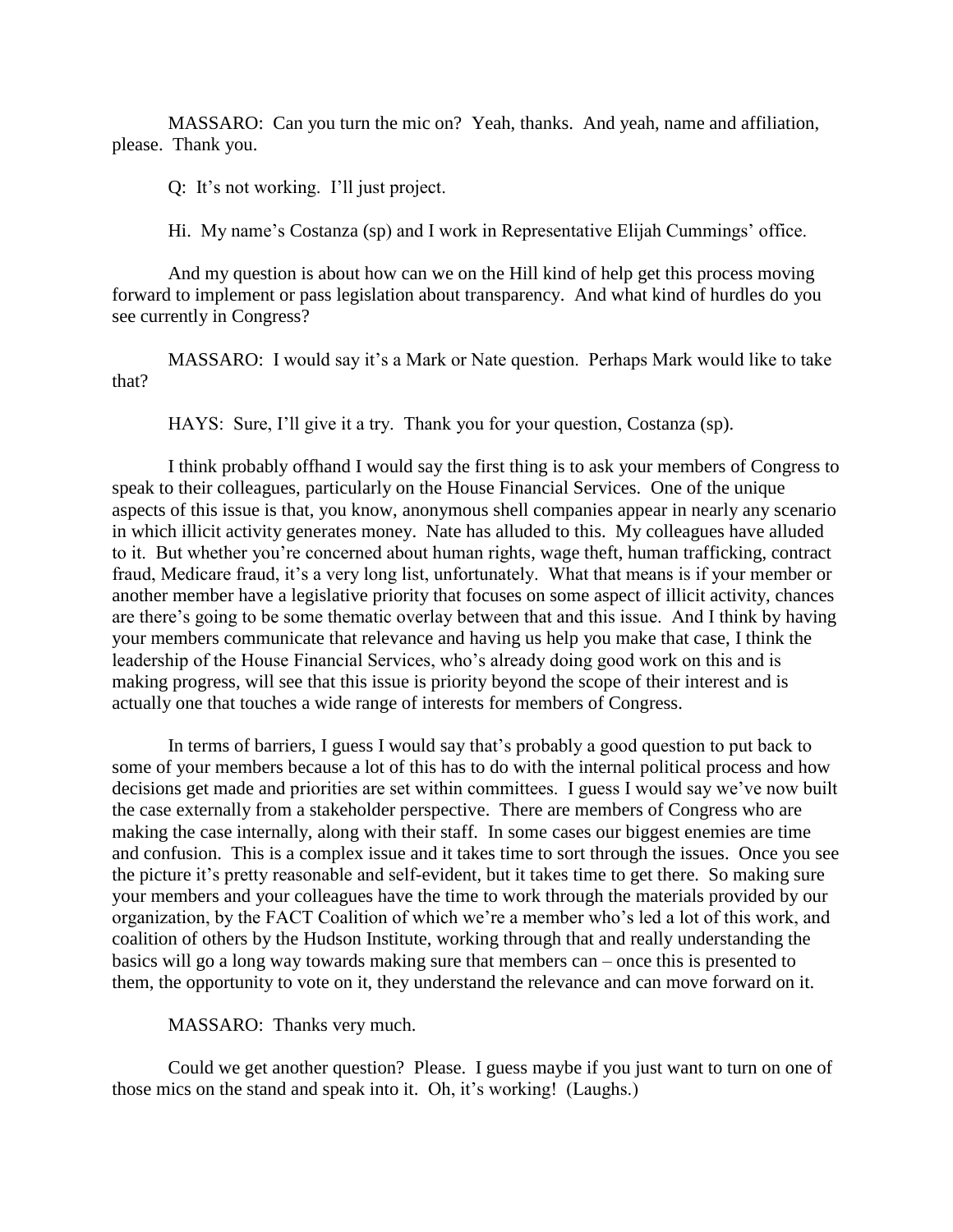Q: Yeah? OK. My question is – Capitol Intel.

One of the most successful corporate transparency and anticorruption devices is the U.S. Security (sic; Securities and) Exchange Commission use of media as a trigger for investigations. One of the biggest problems we find is prosecutors – DOJs, those guys – will not do their jobs until they're forced to that. So any public mention of a corruption, ill-gotten gains should automatically open an investigation by law enforcement of that. Mr. Penrose, you know, U.K. bribery is really problematic, as almost everything's illegal.

And the second question is, for Mr. Penrose, with Brexit, either if it happens or not, all your, you know, overseas territories, are they now becoming highly regulated by the EU and other authorities? Thank you.

MASSARO: Can we get your name and affiliation real quick? I'm sorry.

Q: Yeah. I'm Peter Semler. I'm the chief executive editor of Capitol Intelligence Group. We're, like, worldwide experts on CPA enforcement and also U.K. bribery and places like Libya. Thanks.

MASSARO: Great. Thank you.

PENROSE: I'll try and address those quickly to allow other people to answer questions – ask questions as well.

You are right, absolutely, sir, that even when you have the most independent, the most committed, the most professional investigative agencies, they have to prioritize. They have to put things at the top of the pile or further down. And sometimes public opinion on what is egregious and wrong can get them to reprioritize and to add extra focus to something, yes, absolutely. Also, sometimes press reporting can get more people to come forward as witnesses or as examples, and that can help a previously stalled investigation move forward. So you are absolutely right about the effect of public shame, public outrage. That matters.

It helps – it's easier to do that with an open register, but you know, we've got to start wherever we can. So closed registers, you can get quite a long way with that. The advantage of the open register we found, for Britain at least – this may not apply in the U.S. – is that it is easier to get the public square engaged, not just through press but more generally. If you have an outraged middle class, digitally equipped, anywhere in the world that can see that the leaders of whichever developing nation it is have stolen half that nation's GDP and have invested it in real estate in London or in Manhattan, that's a very, very powerful political force, and it doesn't have to be a democracy to be shaken to its roots if that stuff becomes public.

You also asked about Brexit and the British Overseas Territories. I was mentioning earlier on that, you know, Britain does not have a monopoly on virtue here. We have further to go. We are in the process of getting our overseas territories – it's mainly a series of islands in warm seas dotted around the world – we're in the process of getting those different territories to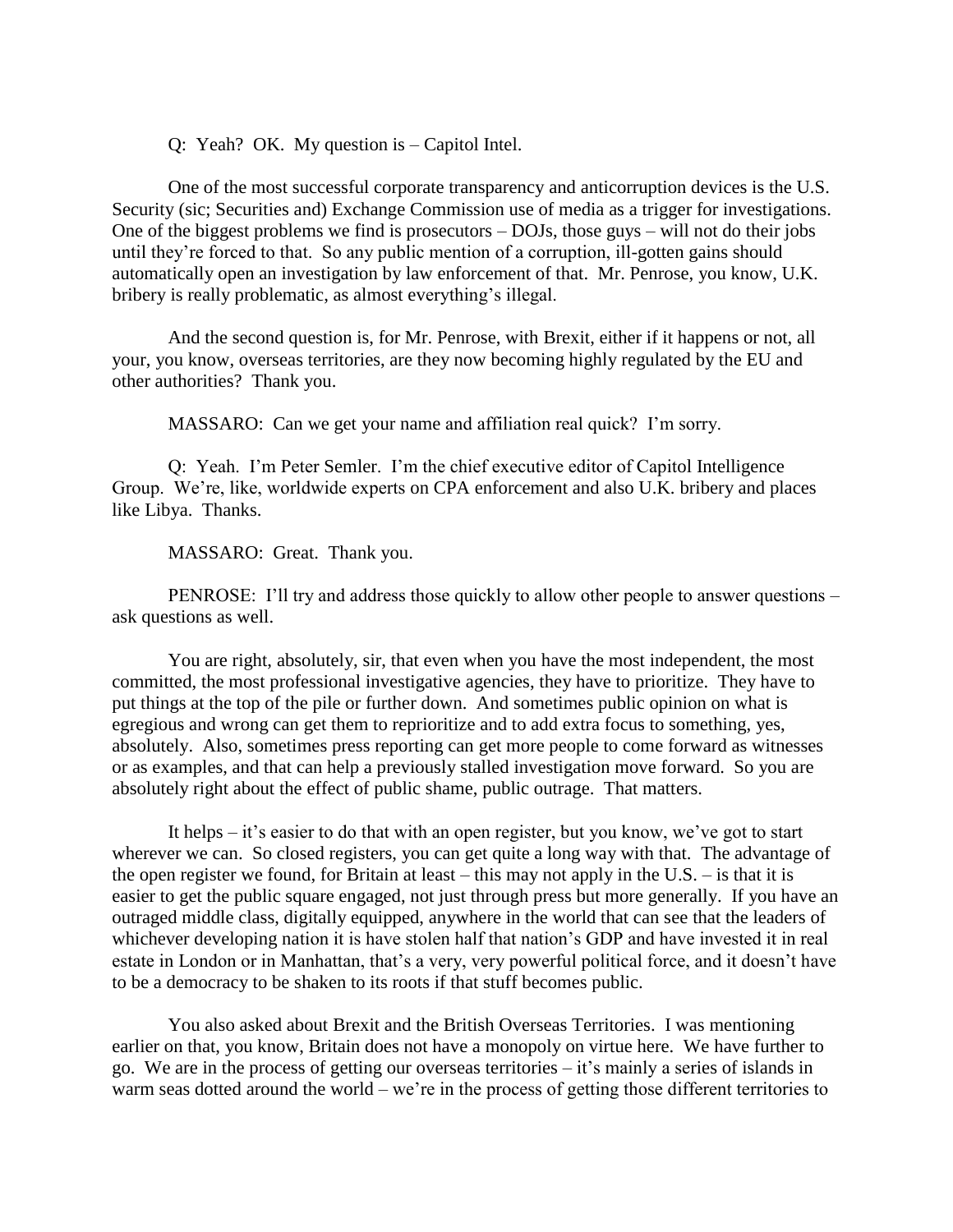introduce their own registers as well. They're starting from further back. Some of them are still recovering from hurricane damage from a couple of years ago, and many of them don't have financial sectors worth the name either, but some of them do. So, yeah, we acknowledge that as one of the areas where we have to make progress. We have already made some, but it's an area we have further to go.

## MASSARO: Thanks.

And I think we have time for maybe one or two more questions. Other questions from the audience?

(Pause.)

OK. I'll ask a question, then. Thanks.

So, Minister Penrose, I guess to the point of kind of the Commission's major interest in this – and that is how authoritarian regimes are operating and pushing their influence through the global financial system – I think maybe one of the most visceral and frightening examples of this has been the attempted assassination of Sergei Skripal and sort of the fallout around that on U.K. soil. I mean, this was a terrorist act on the soil of the United Kingdom by  $a - you$  know, by Russia, you know? (Laughs.) I mean, so I'm just interested in your perspective on how this has played out in the sphere of anti-illicit finance, anticorruption, and what the United Kingdom is doing in response to this egregious act.

PENROSE: Thank you, Paul. And this is something which brought it home to the U.K. and I think it probably brought it home to other countries around the world as well, because until this moment most of the public debate, at least in the U.K., had been mainly around organized crime. That's a very serious problem. I'm not trying to minimize it. It's broad-based and there's a whole range of different activities. As Nate rightly said, criminals don't do crime for fun; they do it for money. And that was the major focus of attention.

With the advent of the attempted poisoning of the Skripals and eventually also, you know, clear evidence that it was Russian state actors behind it, that broadened the concern very greatly. And it was, incidentally, incredibly impressive, and I think Britain is enormously grateful to the international coalition around the world, including the USA, where diplomatically everybody said this is wrong and we will not put up with this, and there was coordinated diplomatic action right the way around the world from people who care about our rules-based international system to say this is – you know, this is something which deserves public censure, and there were consequences that flowed.

And I think it brought it home not just to us, but to many other countries around the world, therefore, that we aren't just dealing with the organized criminals – although there may be an intersection between them and some sort of state actors – but we're also dealing with people who want to undermine our way of life and our society. And if you consider that the USA and the U.K. are, you know – if any two countries are behind the current global rules-based system, it's our two countries. We helped set this up over the last two global wars. And you know, we